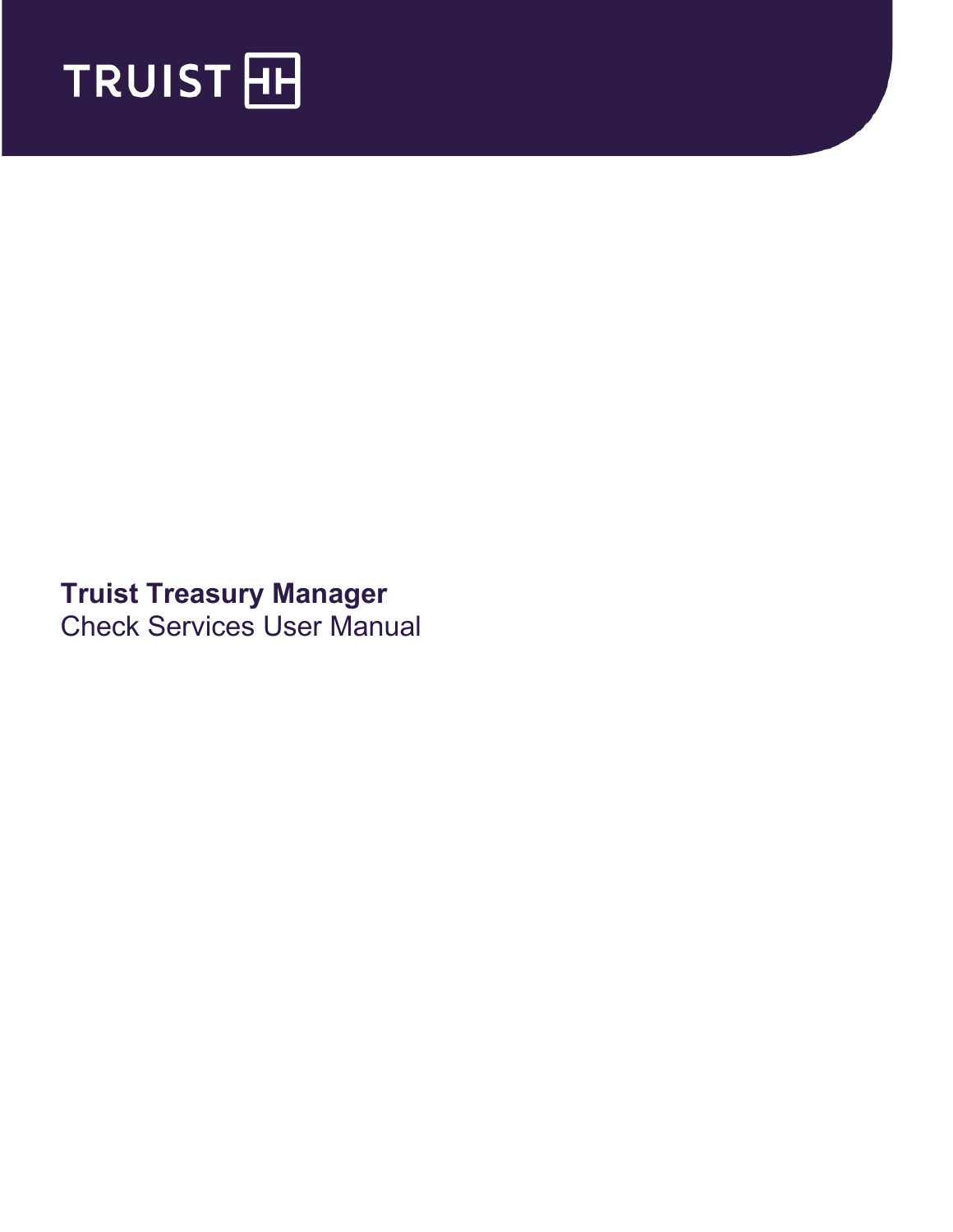**Truist Treasury Manager:** Check Services User Manual

THIS IS A CONFIDENTIAL DOCUMENT THAT YOU SHOULD MAINTAIN IN A SECURE LOCATION.

The information contained in this manual is the property of Truist Financial Corporation. Reproduction, manipulation, adjustment, or transfer transmission, either in part or in whole, is prohibited without prior written permission from Truist Financial Corporation. Truist Bank, Member FDIC. ©2022 Truist Financial Corporation. Truist, the Truist logo, and Truist Purple are service marks of Truist Financial Corporation. Rev. 1/22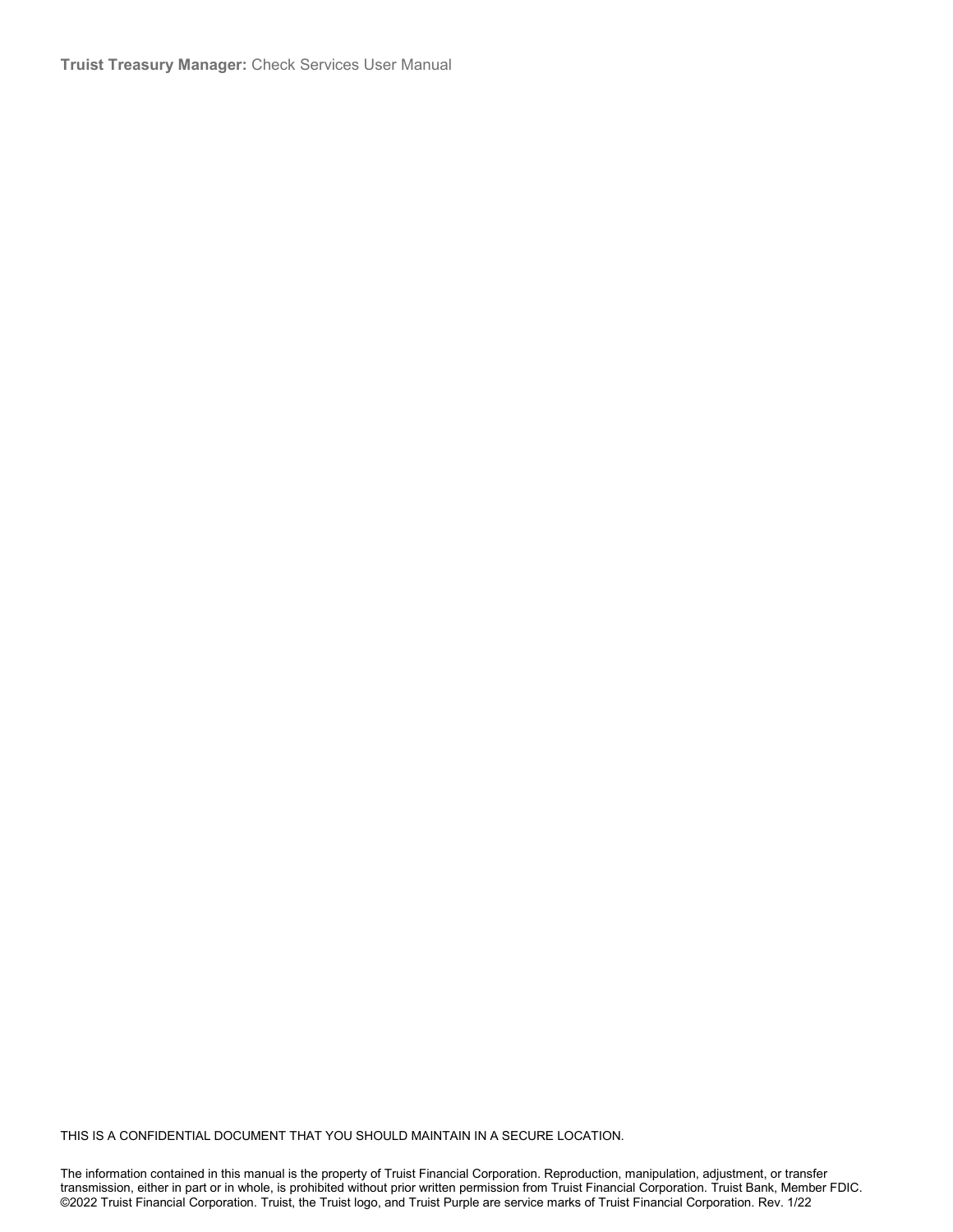# **Table of Contents**

| Your Responsibility for Maintaining Security 5            |  |
|-----------------------------------------------------------|--|
|                                                           |  |
|                                                           |  |
|                                                           |  |
|                                                           |  |
|                                                           |  |
|                                                           |  |
|                                                           |  |
|                                                           |  |
|                                                           |  |
| To Create Multiple Stop Payment Requests  8               |  |
|                                                           |  |
|                                                           |  |
| Cancelling and Deleting Stop Payment Requests 10          |  |
| To Cancel a Single or a Multiple Stop Payment Request  10 |  |
|                                                           |  |
|                                                           |  |
| To Approve or Reject a Stop Payment Request  12           |  |
|                                                           |  |
|                                                           |  |
|                                                           |  |
|                                                           |  |
|                                                           |  |
|                                                           |  |
|                                                           |  |
|                                                           |  |
|                                                           |  |
|                                                           |  |
|                                                           |  |
|                                                           |  |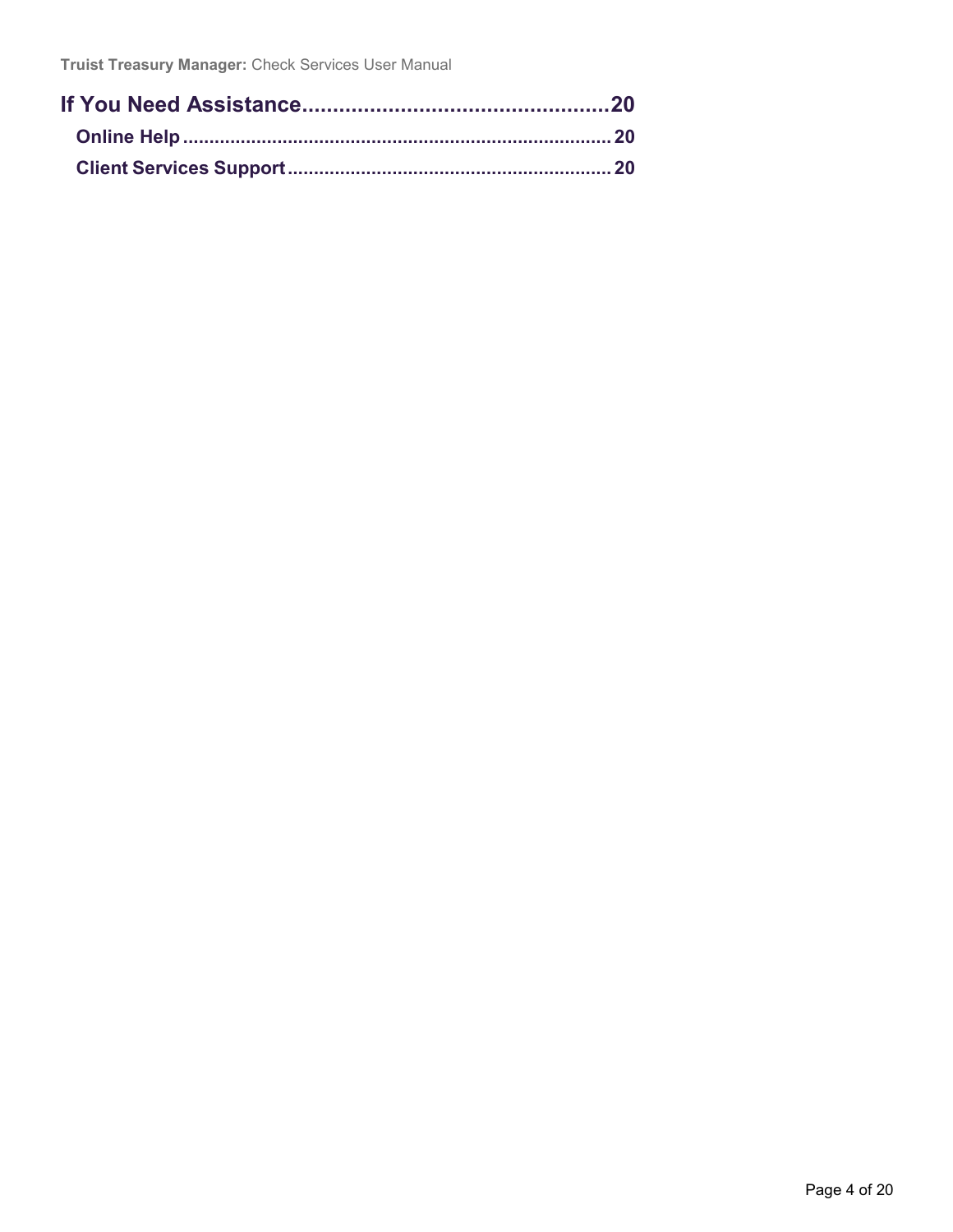# <span id="page-4-0"></span>**Getting Started**

## <span id="page-4-1"></span>**Maintaining Security**

Your company must designate at least one company security administrator (CSA, also referred to in some instances as an administrator) to control account access and transactional capabilities of any users within your company. Using the Administration function, any of your company's CSAs can activate/deactivate users and entitle any users for access to any accounts and other functions available to your company in Truist Treasury Manager (including the CSAs themselves). They can also administer passwords, tokens, and designate another user as CSA. In addition, the CSA can manage account preferences, including nicknaming accounts and controlling the display of accounts within Treasury Manager. Any CSA can administer their own entitlements to include access to any accounts and other functions available to you in your company's Treasury Manager setup.

<span id="page-4-2"></span>**Your Responsibility for Maintaining Security**

Your company must maintain appropriate internal controls over access to and use of Treasury Manager. Each CSA has access to the Audit Report for system usage and activity information. This includes exception activity, successful attempts to use the system, and completed activities.

If you discover or suspect any fraudulent activity with respect to your company's Treasury Manager service or accounts, disable any affected user ID immediately, and contact Treasury Solutions Client Support at **800-774-8179**. Representatives are available from 8 am – 8 pm ET, Monday through Friday on bank business days.

## <span id="page-4-3"></span>**System Access**

Treasury Manager can be accessed on the Internet at [treasurymanager.truist.com.](http://www.suntrust.com/sunviewtreasurymanager%20treasurymanager.truist.com)

### <span id="page-4-4"></span>**IDs and Passwords**

A combination of three elements (Company ID, User ID, and Password) is required to access Treasury Manager. System parameters for password usage have been defined to help maintain the security of your company's information. Guidelines based upon these parameters include:

- *A new password must be created for new users when the system is accessed for the first time.*
- *There is a minimum user ID length of six characters. The password length is a minimum of eight characters with a maximum length of 20.* User IDs and passwords are case-sensitive and must include at least one letter, one number, and one special character. Treasury Manager prohibits the reuse of your previous three passwords.
- *To voluntarily change a password:* Any user can change their own password by hovering over **Tools,** which is located on the main menu, and then from the **Set** menu, click **Password**. The **Change Password** page will display. Enter the old

Truist recommends that you create a user ID with CSA entitlement for daily use. Keep all IDs and passwords in a secure location, and do not share passwords with other uses.

Truist may use additional security processes and procedures to authenticate users.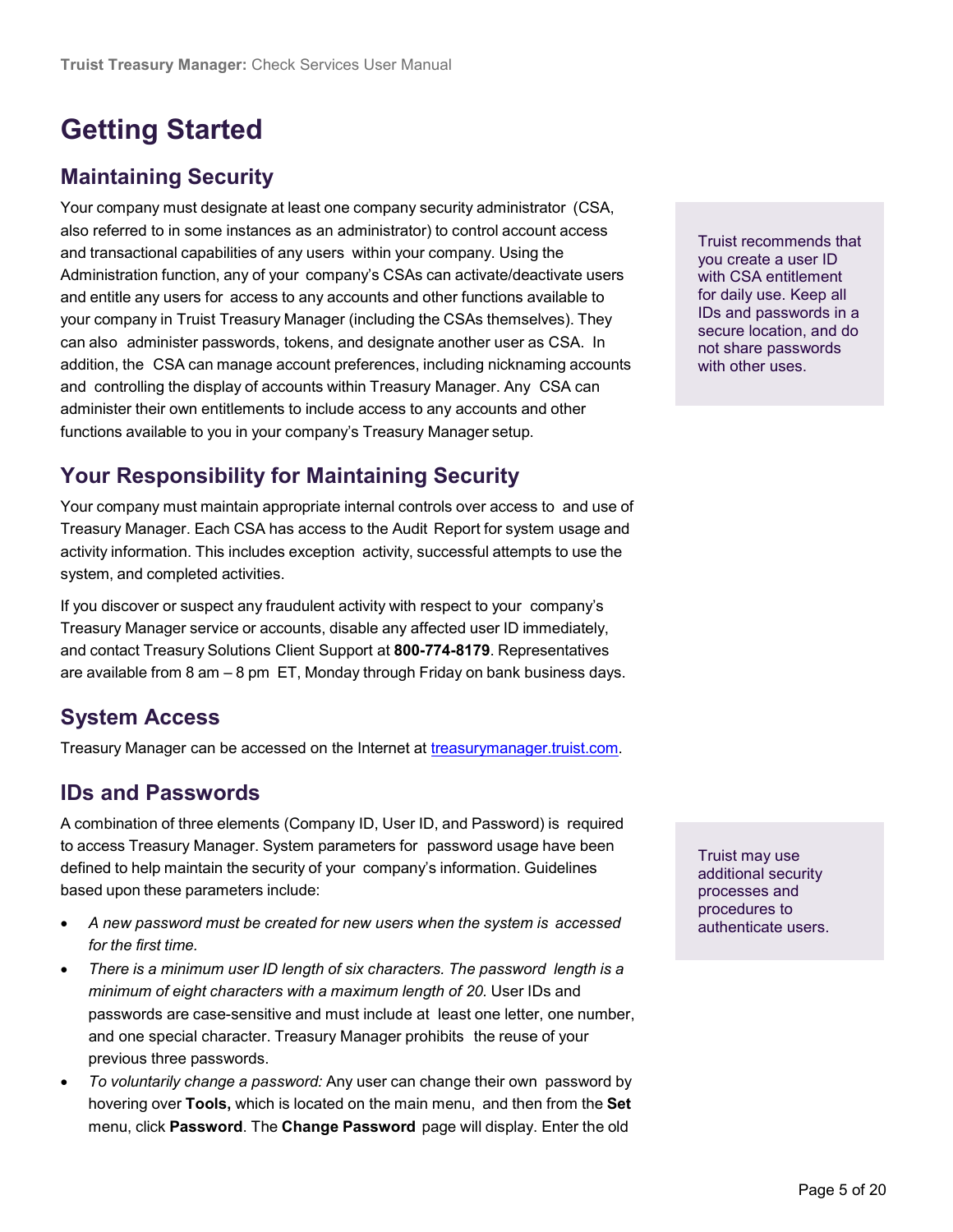<span id="page-5-0"></span>password, the new password, and then confirm the new password and click the **Submit** button.

• *Disabled user ID:* The system will disable your user ID after five failed attempts to sign on. Contact your company security administrator to reset your user ID and password.

### **Inactivity Time Out**

If your session is idle for more than 30 minutes, the system will time out due to inactivity and your access will be suspended. During a timeout period, your browser can remain connected to Treasury Manager. If a timeout occurs, you will have to sign back onto the system. Note that data entry alone is not considered activity. Activity in Treasury Manager is recorded by page changes or the use of the **Submit** button.

### <span id="page-5-1"></span>**Important Notes**

When using Treasury Manager, please do not use your browser's **Refresh** button. In some cases, this could cause a form to be submitted twice. While clicking the **Back** button will return you to the previous page, it will not reverse any transactions performed prior to your clicking the button. Use the action buttons or top navigation menus to navigate through the application.

## <span id="page-5-2"></span>**Required Fields**

Required data entry fields for Treasury Manager are noted to the right of the field with an asterisk (\*).

## <span id="page-5-3"></span>**Processing Deadlines and Cut-off Times**

To obtain processing deadlines or cut-off times for the Treasury Manager system, review the *Treasury Manager Processing Deadlines* document. This document is located on the Treasury Manager page of the Treasury Resource Center, which can be accessed from within the system by clicking the **User Material** link located at the top right of any page.

Click the **Log Off** link at the top right of any page to end your Treasury Manager session and close the connection completely.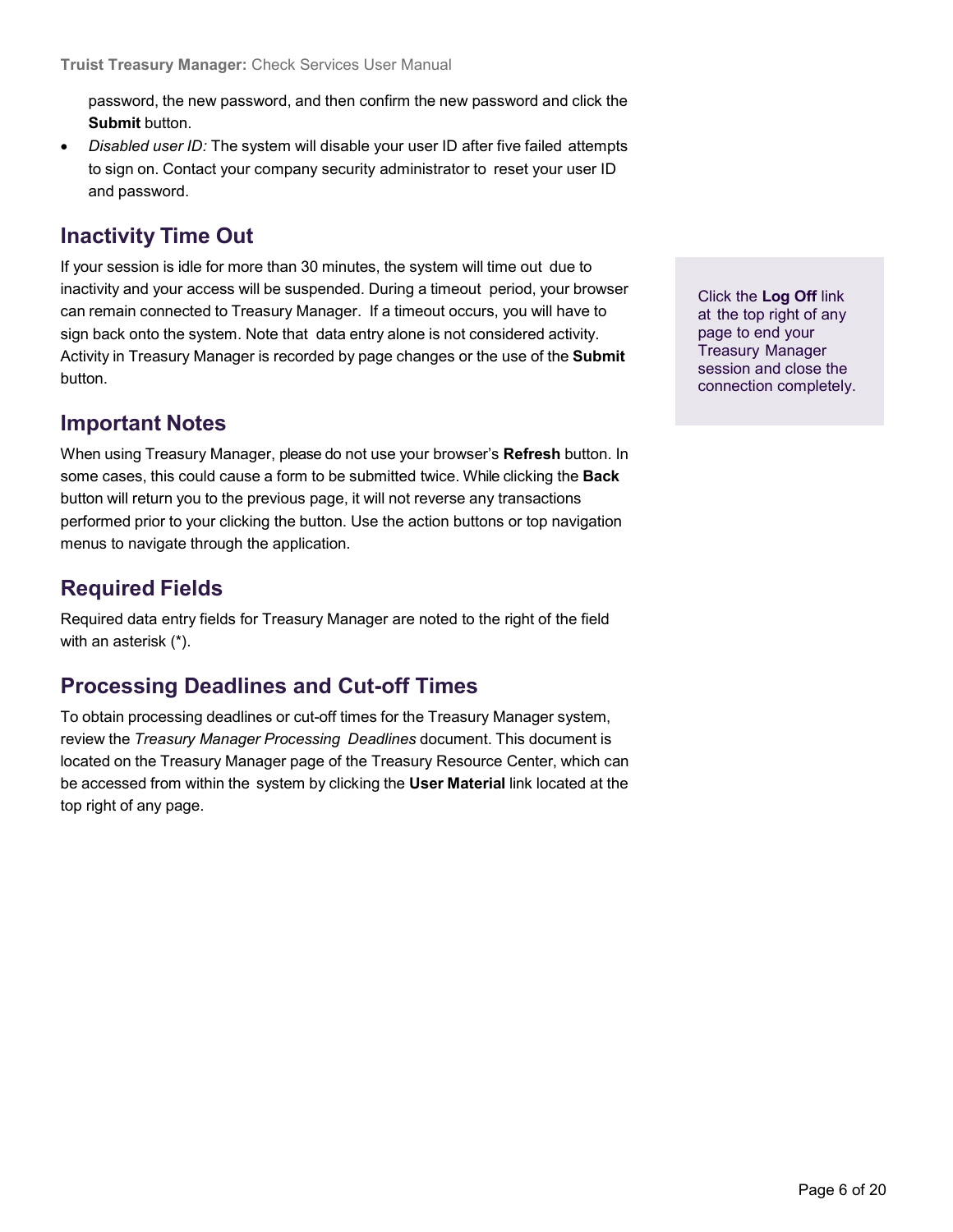# <span id="page-6-0"></span>**Understanding Check Services**

With Treasury Manager Check Services, you can perform an inquiry on the status of checks written by your company and request that Truist stops payment on one or a range of checks. For check status, you may perform a check inquiry or initiate a stop payment request. Once you place a stop payment request, the transaction is processed immediately. When a check has been presented to Truist for processing, a stop payment request cannot be processed. Both methods will provide a correct check status. Stop payments placed after the processing cut-off time will not be effective until the next business day. Depending on the account preferences your CSA sets, stop payments will be effective for six, 12, 18, 24, or 30 months. Stop payments are subject to the Rules and Regulations for deposit accounts.

**Check Services Menu Check Services Functions**

| <b>Check Services</b><br>Manage                                      | <b>Function</b>          | <b>Description</b>                                                                                                                                |
|----------------------------------------------------------------------|--------------------------|---------------------------------------------------------------------------------------------------------------------------------------------------|
| <b>Stop Payments</b><br>Create                                       | <b>Manage</b>            | View the details and status of a stop payment request<br>$\bullet$<br>Edit, delete, or cancel a stop payment request                              |
| <b>Single Stop</b><br><b>Multiple Stop</b><br><b>Research Tools</b>  | Create                   | Create a stop payment – single check or a range<br>$\bullet$<br>Create multiple stop payments – sequential check<br>order or non-sequential range |
| <b>Check Inquiry</b><br><b>Image Search</b><br><b>Image Activity</b> | <b>Research</b><br>Tools | Perform a check status inquiry, view image activity<br>results, and search for an image of a check                                                |
| <b>Reports</b><br><b>Check Services Reports</b>                      | <b>Reports</b>           | View, print, and customized check services reports<br>$\bullet$                                                                                   |

# <span id="page-6-1"></span>**Check Workflow**

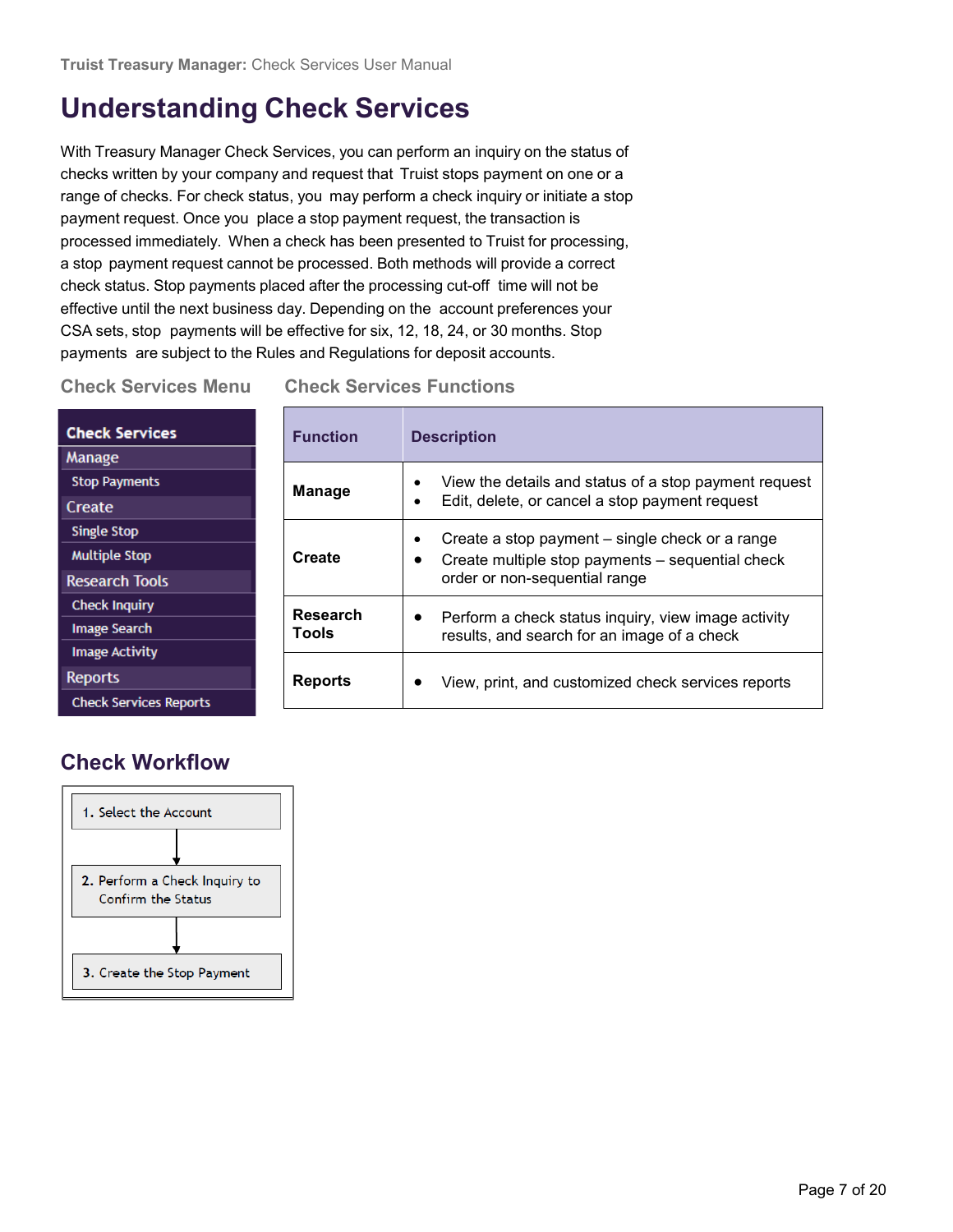#### <span id="page-7-0"></span>**To Create a Stop Payment Request**

- 1. From the main menu, select **Check Services**, then in the **Create** section, click **Single Stop**. The Create Stop Payment page displays.
- 2. Enter the stop payment request information, as appropriate.

| <b>TRUIST</b> HH                                                                                                        | Welcome, Mary<br>Inbox   User Material   Log Off<br><b>Treasury Manager</b>                                                                                                        |
|-------------------------------------------------------------------------------------------------------------------------|------------------------------------------------------------------------------------------------------------------------------------------------------------------------------------|
|                                                                                                                         | Timeout: 0:27:42                                                                                                                                                                   |
| <b>Treasury Dashboard</b><br><b>Information Reporting</b><br><b>Transfers</b><br><b>Positive Pay</b><br><b>Payments</b> | <b>Check Services</b><br><b>File Services</b><br><b>Administration</b><br><b>Tools</b><br>Manage                                                                                   |
| <b>Create Stop Payment</b><br>Use this page to request stop payment on a single check or a range of check numbers.      | <b>Stop Payments</b><br>Create<br>➀<br><b>Single Stop</b><br><b>Multiple Stop</b><br><b>Research Tools</b><br><b>Check Inquiry</b><br><b>Image Search</b><br><b>Image Activity</b> |
| * Required                                                                                                              | <b>Reports</b>                                                                                                                                                                     |
| 1234567891234 - ABC123 Company<br>Account *<br>$\check{~}$                                                              | <b>Check Services Reports</b>                                                                                                                                                      |
| <b>Stop Type</b><br>Single $\bigcirc$ Range                                                                             |                                                                                                                                                                                    |
| 987654<br>Check Number *                                                                                                |                                                                                                                                                                                    |
| 自<br>MM/DD/YYYY<br><b>Date Written</b>                                                                                  |                                                                                                                                                                                    |
| Amount                                                                                                                  |                                                                                                                                                                                    |
| Payee                                                                                                                   |                                                                                                                                                                                    |
| <b>Reason For Stop Payment</b>                                                                                          |                                                                                                                                                                                    |
| Memo                                                                                                                    |                                                                                                                                                                                    |
| Cancel<br><b>Continue</b>                                                                                               |                                                                                                                                                                                    |

3. Click the **Continue** button. The Preview Stop Payment page displays.

| <b>Preview Stop Payment</b> | Before submitting the request, use this page to review the stop payment details.                     |
|-----------------------------|------------------------------------------------------------------------------------------------------|
| Account                     | 1234567891234 - ABC123 Company                                                                       |
| <b>Expiration Term</b>      | 6 Months                                                                                             |
| <b>Check Number</b>         | 987654                                                                                               |
| <b>Date Written</b>         |                                                                                                      |
| Amount                      |                                                                                                      |
| Payee                       |                                                                                                      |
| Reason For Stop Payment     |                                                                                                      |
| Memo                        |                                                                                                      |
|                             | Cancel<br><b>Submit Stop Payment</b><br><b>Submit and Create Another</b><br><b>Edit Stop Payment</b> |

- 4. Review the request, then click the **Submit Stop Payment** button. The Manage Stop Payments page displays with a success message and a confirmation number.
- 5. Record the confirmation number for your records.

**Note:** The confirmation number is for tracking purposes only, and does not indicate that the request has been processed.

#### <span id="page-7-1"></span>**To Create Multiple Stop Payment Requests**

From the Create Multiple Stop Payments page, you can request a stop payment on multiple individual checks, or multiple ranges of checks. Multiple stop payment requests must be made using the same originating account.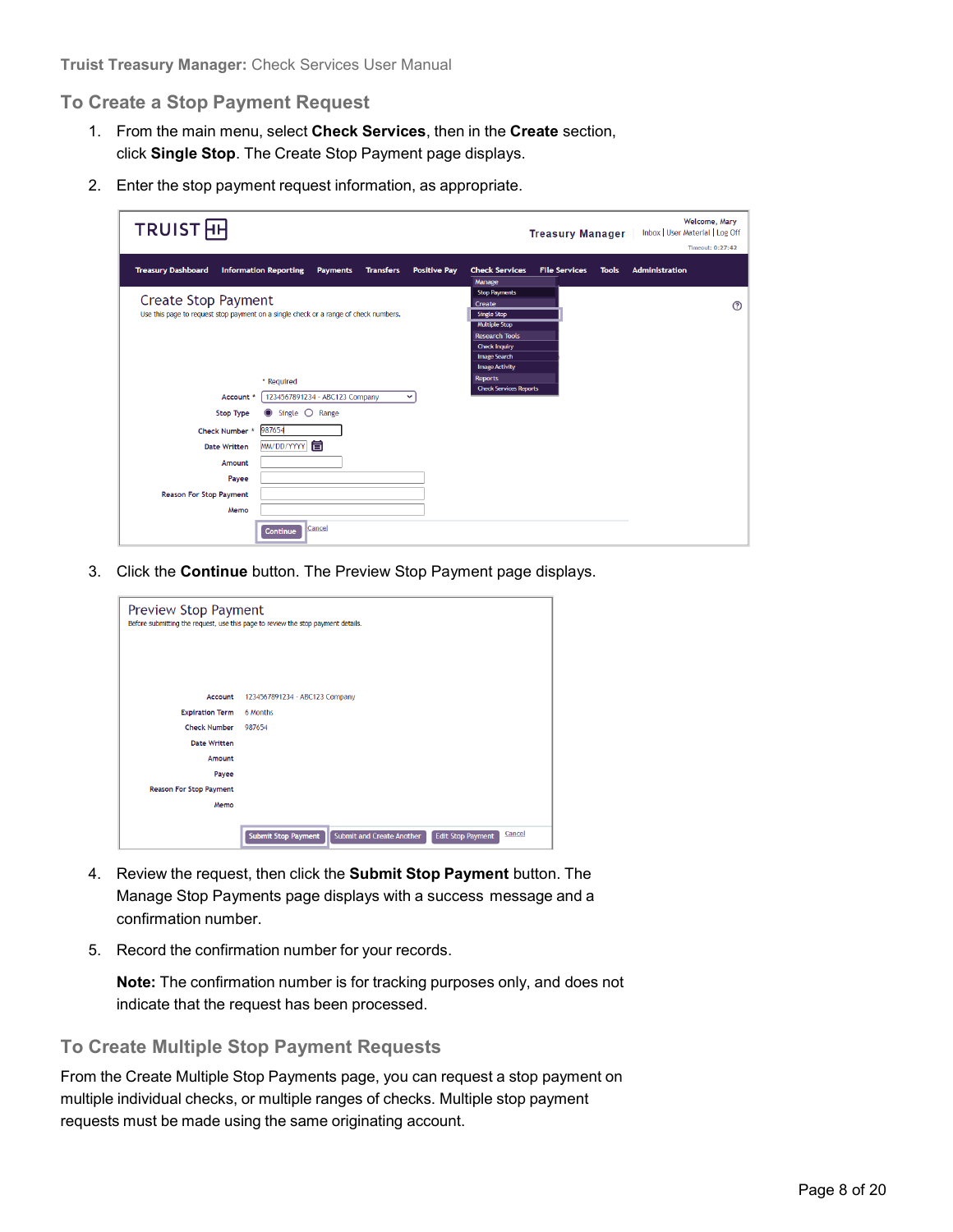1. From the main menu, select **Check Services**, then in the **Create** section, click **Multiple Stop**. The Create Multiple Stop Payments page displays.

| <b>TRUIST</b> <sub>H</sub>                                                                                              | Welcome, John<br>Inbox   User Material   Log Off<br><b>Treasury Manager</b>            |
|-------------------------------------------------------------------------------------------------------------------------|----------------------------------------------------------------------------------------|
|                                                                                                                         | Timeout: 0:29:58                                                                       |
| <b>Treasury Dashboard</b><br><b>Information Reporting</b><br><b>Payments</b><br><b>Transfers</b><br><b>Positive Pay</b> | <b>Administration</b><br><b>Check Services</b><br><b>File Services</b><br><b>Tools</b> |
|                                                                                                                         | Manage                                                                                 |
| Create Multiple Stop Payments                                                                                           | <b>Stop Payments</b>                                                                   |
|                                                                                                                         | <u>(?)</u><br>Create                                                                   |
| Use this page to request stop payment on up to ten different checks or ranges of checks.                                | <b>Single Stop</b>                                                                     |
|                                                                                                                         | <b>Multiple Stop</b>                                                                   |
|                                                                                                                         | <b>Research Tools</b>                                                                  |
|                                                                                                                         | <b>Check Inquiry</b>                                                                   |
|                                                                                                                         | <b>Image Search</b>                                                                    |
| * Required                                                                                                              | <b>Image Activity</b>                                                                  |
| <b>Select an Account</b><br>Account'                                                                                    | <b>Reports</b>                                                                         |
| To<br>From                                                                                                              | <b>Check Services Reports</b>                                                          |
| Check Number Range *                                                                                                    | $\odot$<br><b>Add Another</b>                                                          |
|                                                                                                                         |                                                                                        |
| <b>Cancel</b><br>Continue                                                                                               |                                                                                        |

- 2. Enter the stop payment request information, as appropriate.
- 3. If you have an additional stop payment, click the **Add Another** button. An additional row below the stop payment you just entered will display. You can add up to ten stop payments per request.

**Note:** To delete a row, click the **Remove**  $\mathbf{\underline{X}}$  icon.

- 4. Click the **Continue** button. The Preview Stop Payment page displays.
- 5. Review the request, then click the **Submit Stop Payment** button. The Manage Stop Payments page displays with a success message and a confirmation number.
- 6. Record the confirmation number for your records.

**Note:** Stop payments will be effective for or expire in 6, 12, 18, 24, or 30 months depending on the terms set up by your CSA.

#### <span id="page-8-0"></span>**To Edit a Stop Payment Request**

Only stop payments with a *Pending Approval* or *Approved* status are editable.

1. From the main menu, select **Check Services**, then in the **Manage** section, click **Stop Payments**. The Manage Stop Payments page displays.

| <b>TRUIST</b> <sub>HH</sub> |                                                                     |                                         |                                                                                                |                       | <b>Treasury Manager</b> | Welcome, John<br>Inbox User Material Log Off<br>Timelaut: 0:39:10 |              |
|-----------------------------|---------------------------------------------------------------------|-----------------------------------------|------------------------------------------------------------------------------------------------|-----------------------|-------------------------|-------------------------------------------------------------------|--------------|
| Treasury Dashboard          | <b>Information Reporting</b><br><b>Payments</b>                     | <b>Transfers</b><br><b>Positive Pay</b> | <b>Check Services</b><br>File Services<br><b>Manage</b>                                        | <b>Tools</b>          | <b>Administration</b>   |                                                                   |              |
| Manage Stop Payments        | Use this page to manage insisting requests for check stop payments. |                                         | Stop Payments<br>Create<br><b>Single Stop</b><br><b>Multiple Stop</b><br><b>Research Tools</b> |                       |                         |                                                                   | 0<br>$\circ$ |
|                             |                                                                     |                                         | <b>Check Inquiry</b><br>Image Search<br>Image Activity                                         |                       |                         | there per page (4) w                                              |              |
| Chack Humber(s)             | Account                                                             | <b>Chack Date</b>                       | Reports<br>Amou<br>Check Services Reports.                                                     | Status                | Expiration              | Timestamp                                                         | ٠            |
| <b>TO</b>                   | 1931 - ABC/623 General                                              | 12/30/3021                              | Cancel Shop Reguest                                                                            | Availing Transmission |                         | 01/06/2022 E1:07                                                  |              |
| iii                         | 1772 - ABC/LTD General                                              | 12/20/2021                              | Cancel Stop Request                                                                            | Pendine Avenueal      |                         | 01/03/2022 43:28                                                  |              |
| <b>MOSS</b>                 | 1234567891234 - ABC123 Company                                      |                                         | <b>Stop Request</b>                                                                            | Fendles, Netronal     | 06/24/2023              | 12/24/2021 09:42                                                  |              |
| m<br>33                     | (775 - ABC/LE) General                                              | 12/39/3021                              | Cenzal Stop Request                                                                            | Success               |                         | 12/24/2021 09:26                                                  |              |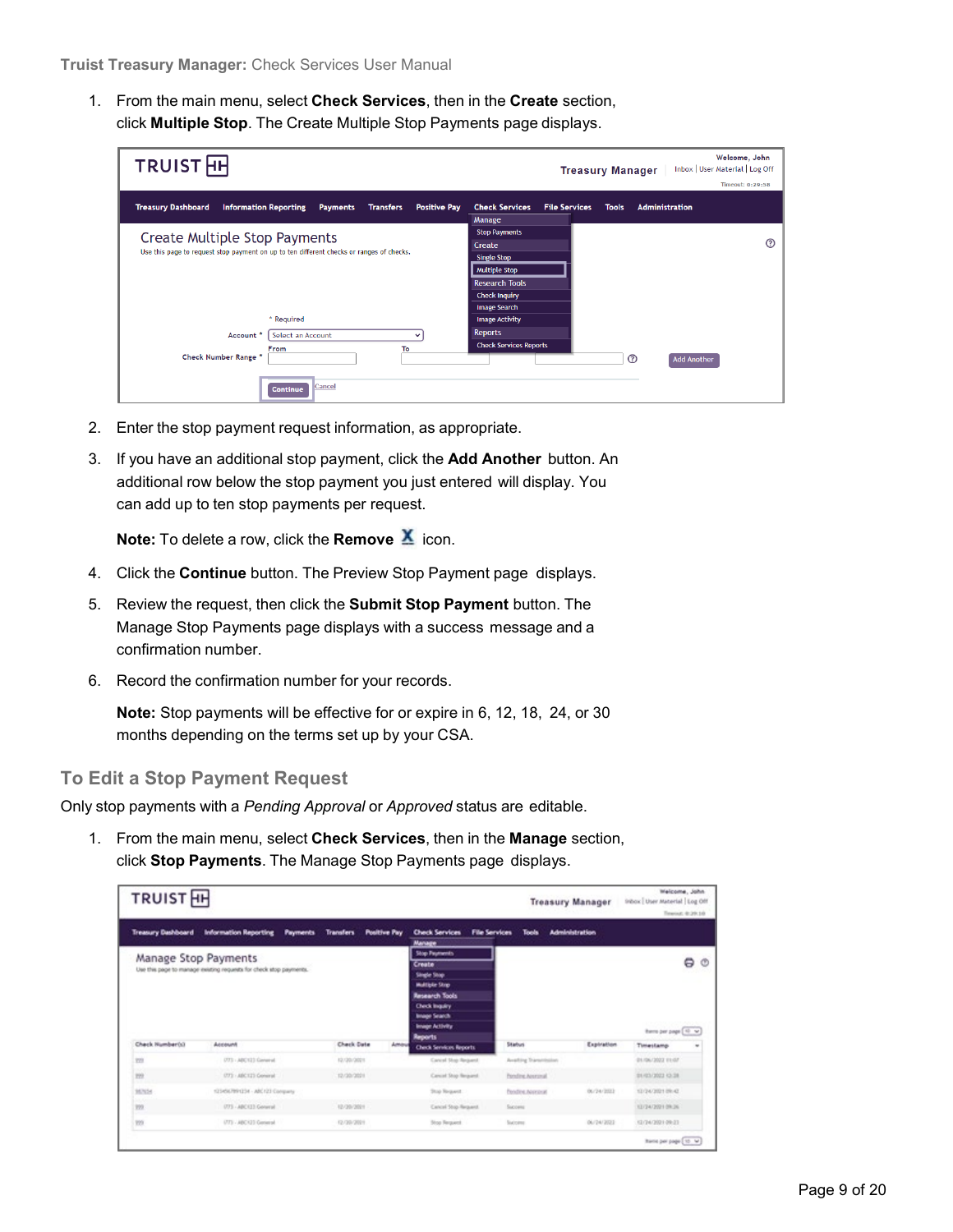- 2. From the **Check Number(s)** column, click the link for the stop payment you want to edit. The Edit Stop Payment Request page displays.
- 3. Make the desired changes, then click the **Continue** button.
- 4. On the preview page, review the information, then click the **Submit** button. **The** Manage Stop Payments page displays with a success message and a confirmation number.
- 5. Record the confirmation number for your records.

#### <span id="page-9-0"></span>**To View Stop Payments**

1. From the main menu, select **Check Services**, then in the **Manage** section, click **Stop Payments**. The Manage Stop Payments page displays.

| <b>TRUIST</b> <sub>HH</sub>                                                                |                                                 |                                                                                                                                                           |                                                                |                       | <b>Treasury Manager</b> |                       |        |
|--------------------------------------------------------------------------------------------|-------------------------------------------------|-----------------------------------------------------------------------------------------------------------------------------------------------------------|----------------------------------------------------------------|-----------------------|-------------------------|-----------------------|--------|
| <b>Treasury Dashboard</b>                                                                  | <b>Information Reporting</b><br><b>Payments</b> | <b>Positive Pay</b><br><b>Transfers</b>                                                                                                                   | <b>File Services</b><br><b>Check Services</b><br><b>Manage</b> | Tools                 | <b>Administration</b>   |                       |        |
| Manage Stop Payments<br>Use this page to manage existing requests for check stop payments. |                                                 | <b>Stop Payments</b><br>Create<br><b>Single Stop</b><br><b>Multiple Stree</b><br><b>Research Tools</b><br>Check Inquiry<br>Image Search<br>Image Activity |                                                                |                       |                         | ⊖<br>$\circ$          |        |
|                                                                                            |                                                 |                                                                                                                                                           |                                                                |                       |                         | therm per page (10 w) |        |
|                                                                                            | Account                                         | <b>Chack Date</b><br>Amou                                                                                                                                 | Reports<br>Check Services Reports                              | Status                | Expiration              | Timestamo             | $\sim$ |
|                                                                                            | 1771 - ABC123 General                           | 12.00/3021                                                                                                                                                | Cancel Shop Reguest                                            | Availing Transmission |                         | 01/06/2022 FEAT       |        |
|                                                                                            | 1772 - ABCTID General                           | 12/20/2021                                                                                                                                                | Cancel Stop Request                                            | Pending Approval      |                         | 01/03/2022 43:28      |        |
| Check Humber(s)<br><b>TO</b><br>199<br><b>MOV34</b>                                        | 1234507891234 - ABC123 Company                  |                                                                                                                                                           | <b>Stop Request</b>                                            | Fending Approval      | 06/24/2023              | 12/24/2021 09:42      |        |
| 722                                                                                        | DTS - ABC/CD General                            | 12/39/3021                                                                                                                                                | Cancel Stop Request                                            | Success               |                         | 12/24/2021 09:26      |        |

- 2. From the **Check Number(s)** column, click the link for the stop payment request you want to view.
- 3. View the stop payment details.

### <span id="page-9-1"></span>**Cancelling and Deleting Stop Payment Requests**

You can cancel previous stop payments on checks written against your checking accounts. These are stop payments that have been processed by Truist, but have yet to come through your account. This is possible even if the original stop payment request was not initiated from within the Treasury Manager system, but through another method, such as by phone or at a branch. You will need the account number and check number.

Until a stop payment request has been processed by Truist, you can delete it. For instance, you requested a stop payment, and then change your mind. If processing has not occurred, you can delete the request. You can also delete cancellation requests that have not been approved for processing.

### <span id="page-9-2"></span>**To Cancel a Single or a Multiple Stop Payment Request**

You can cancel a stop payment for a single check that was originally created as part of a multiple stop payment with a range of checks**.**

1. From the main menu, select **Check Services**, then in the **Manage** section, click **Stop Payments**. The Manage Stop Payments page displays.

For stop payments that are not placed through the Treasury Manager system, perform a check inquiry. If the result of the inquiry displays an existing stop, a **Cancel Stop** link will be displayed for you to select.

If the status of the payment is not Pending Approval or Approved, the View Stop Payment Request page displays, indicating you are unable to edit the payment.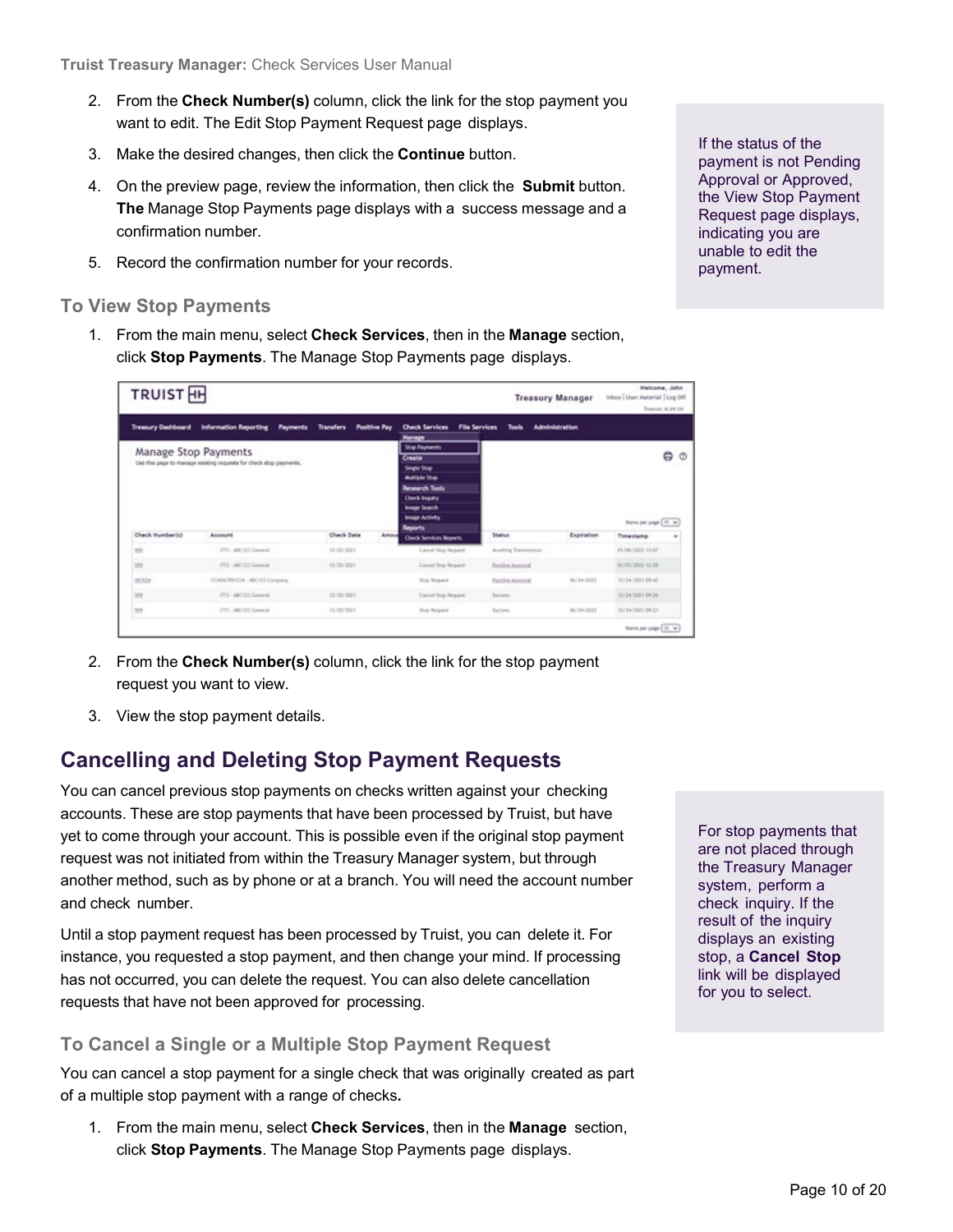**Truist Treasury Manager:** Check Services User Manual

2. From the **Check Number(s)** column, click the link for the stop payment request you want to cancel. The View Stop Payment Request page displays.

| <b>View Stop Payment Request</b><br>Use this page to view stop payment requests. |                                                        |
|----------------------------------------------------------------------------------|--------------------------------------------------------|
| <b>Checking Account</b>                                                          | 1234567891234 - ABC123 Company                         |
| Type                                                                             | <b>Stop Request</b>                                    |
| <b>Check Numbers</b>                                                             | 999                                                    |
| Amount                                                                           |                                                        |
| Payee                                                                            |                                                        |
| Reason For Stop Payment                                                          |                                                        |
| Memo                                                                             |                                                        |
| <b>Expiration</b>                                                                | 06/24/22                                               |
| Timestamp                                                                        | 12/24/2021 09:23 (ET)                                  |
| Status                                                                           | <b>Success</b><br><b>Cancel Request</b><br><b>Back</b> |

3. Review the information on the page, then click the **Cancel Request** link. The Manage Stop Payments page displays with a success message.

#### <span id="page-10-0"></span>**To Delete a Stop Payment Request**

You can delete a stop payment request with a *Pending Approval* or *Approval* status (with a type as *Stop Payment).*

- 1. From the main menu, select **Check Services**, then in the **Manage** section, click **Stop Payments**. The Manage Stop Payments page displays a list of all existing stop payment request records.
- 2. In the Check Number(s) column, click the link for the stop payment request you want to delete. The Edit Stop Payment Request page displays.

If the stop payment has been sent to Truist for processing, it can no longer be modified or deleted. You can view the stop payment details of processed stop payments.

| <b>Edit Stop Payment Request</b><br>Use this page to modify the selected stop payment request. |                                     |
|------------------------------------------------------------------------------------------------|-------------------------------------|
|                                                                                                | * Required                          |
| Account *                                                                                      | 1234567891234 - ABC123 Company<br>v |
| <b>Stop Type</b>                                                                               | Single $\bigcirc$ Range             |
| Check Number *                                                                                 | 100                                 |
| Date Written                                                                                   | 12/22/2021<br>畐                     |
| Amount                                                                                         | 150.00                              |
| Payee                                                                                          | <b>Cable Company</b>                |
| <b>Reason For Stop Payment</b>                                                                 | Lost in Mail                        |
| Memo                                                                                           |                                     |
|                                                                                                | Cancel<br>Continue<br><b>Delete</b> |

3. Review your selection, then click the **Delete** button. The Delete Stop Payment Request page displays.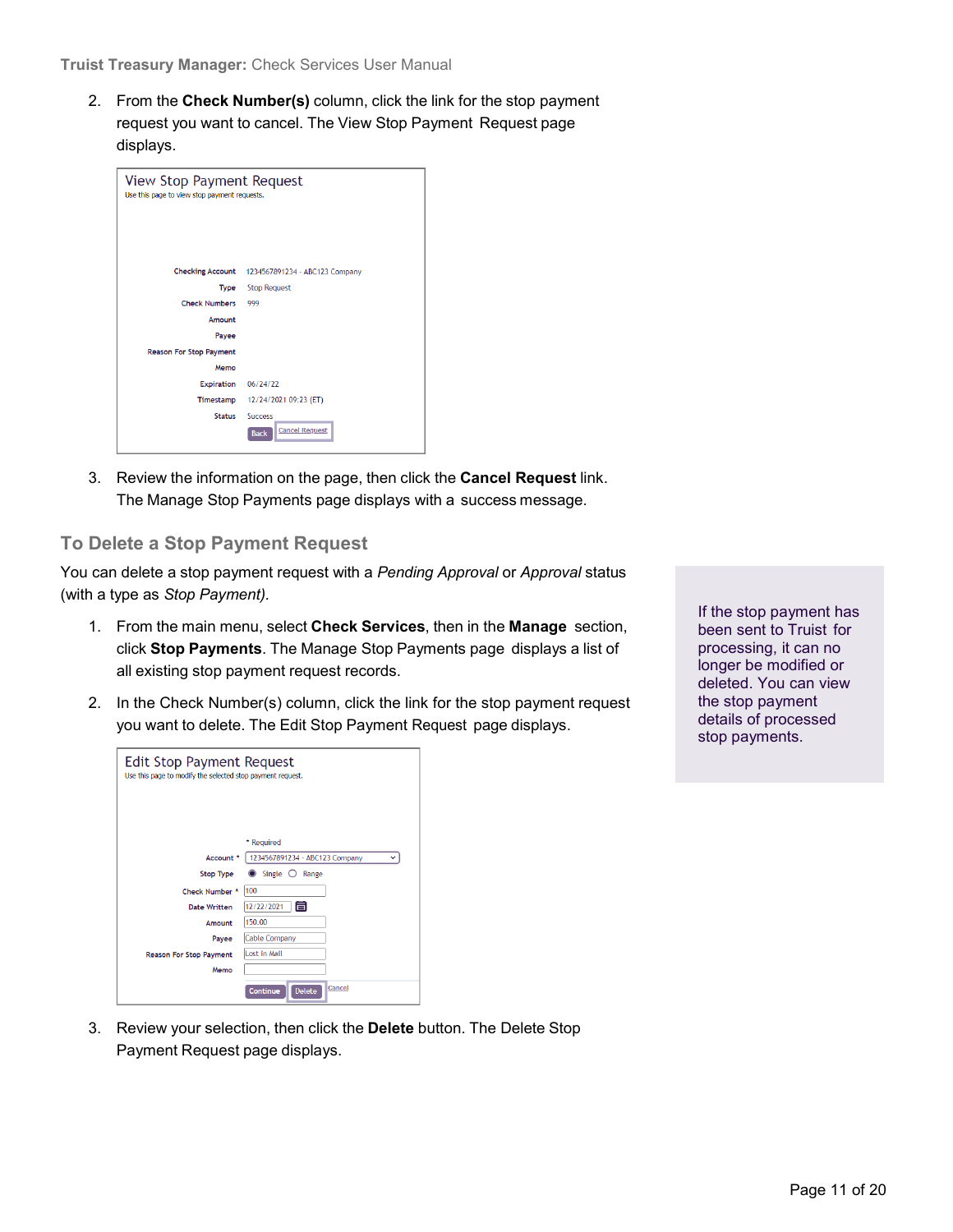

4. Click the **Delete** button. The Manage Stop Payments page displays with a success message.

## <span id="page-11-0"></span>**Authorizing Stop Payments**

If you are entitled as an approver in the Treasury Manager system, the Authorize Stop Payment Request page enables you to accept or reject stop payment requests. This includes requests to cancel stop payments.

The top portion of the page summarizes the request details, and the bottom portion shows information that is specific to individual checks included in the request.

When authorizing a request, your options are:

- **Approve** This option approves the request for processing by Truist
- **Reject** This option stops further processing of the request in its current form. The request can be edited and submitted again for approval

#### <span id="page-11-1"></span>**To Approve or Reject a Stop Payment Request**

Based on the system configuration, approval, or rejection of a second user may be required.

1. From the main menu, select **Check Services**, then in the **Manage** section, click **Stop Payments**. The Manage Stop Payments page displays.

| TRUIST <sub>HH</sub>      |                                                                                                   |                 |                   |                     |                                                                                                                                                                                                                                  | <b>Treasury Manager</b> |                   | Welcome, Mary<br>Inbox   User Material   Log Off<br><b>Timeout: 0:25:56</b> |
|---------------------------|---------------------------------------------------------------------------------------------------|-----------------|-------------------|---------------------|----------------------------------------------------------------------------------------------------------------------------------------------------------------------------------------------------------------------------------|-------------------------|-------------------|-----------------------------------------------------------------------------|
| <b>Treasury Dashboard</b> | <b>Information Reporting</b>                                                                      | <b>Payments</b> | <b>Transfers</b>  | <b>Positive Pay</b> | <b>Check Services</b><br>Manage                                                                                                                                                                                                  | <b>File Services</b>    | <b>Tools</b>      | <b>Administration</b>                                                       |
|                           | <b>Manage Stop Payments</b><br>Use this page to manage existing requests for check stop payments. |                 |                   |                     | <b>Stop Payments</b><br>Create<br><b>Single Stop</b><br><b>Multiple Stop</b><br><b>Research Tools</b><br><b>Check Inquiry</b><br><b>Image Search</b><br><b>Image Activity</b><br><b>Reports</b><br><b>Check Services Reports</b> |                         |                   | ⊜<br>➀<br>Items per page $10 \times$                                        |
| Check Number(s)           | Account                                                                                           |                 | <b>Check Date</b> | Amount              | <b>Type</b>                                                                                                                                                                                                                      | <b>Status</b>           | <b>Expiration</b> | Timestamp<br>$\checkmark$                                                   |
| 100                       | 1234567891234 - ABC123 Company                                                                    |                 | 12/22/2021        | \$150.00            | <b>Stop Request</b>                                                                                                                                                                                                              | <b>Pending Approval</b> | 06/24/2022        | 12/24/2021 08:49                                                            |
|                           |                                                                                                   |                 |                   |                     |                                                                                                                                                                                                                                  |                         |                   | Items per page $10 \times$                                                  |

2. In the **Status** column, select the stop payment you want to approve or reject by clicking the applicable **Pending Approval** link. The Authorize Stop Payment Request page displays.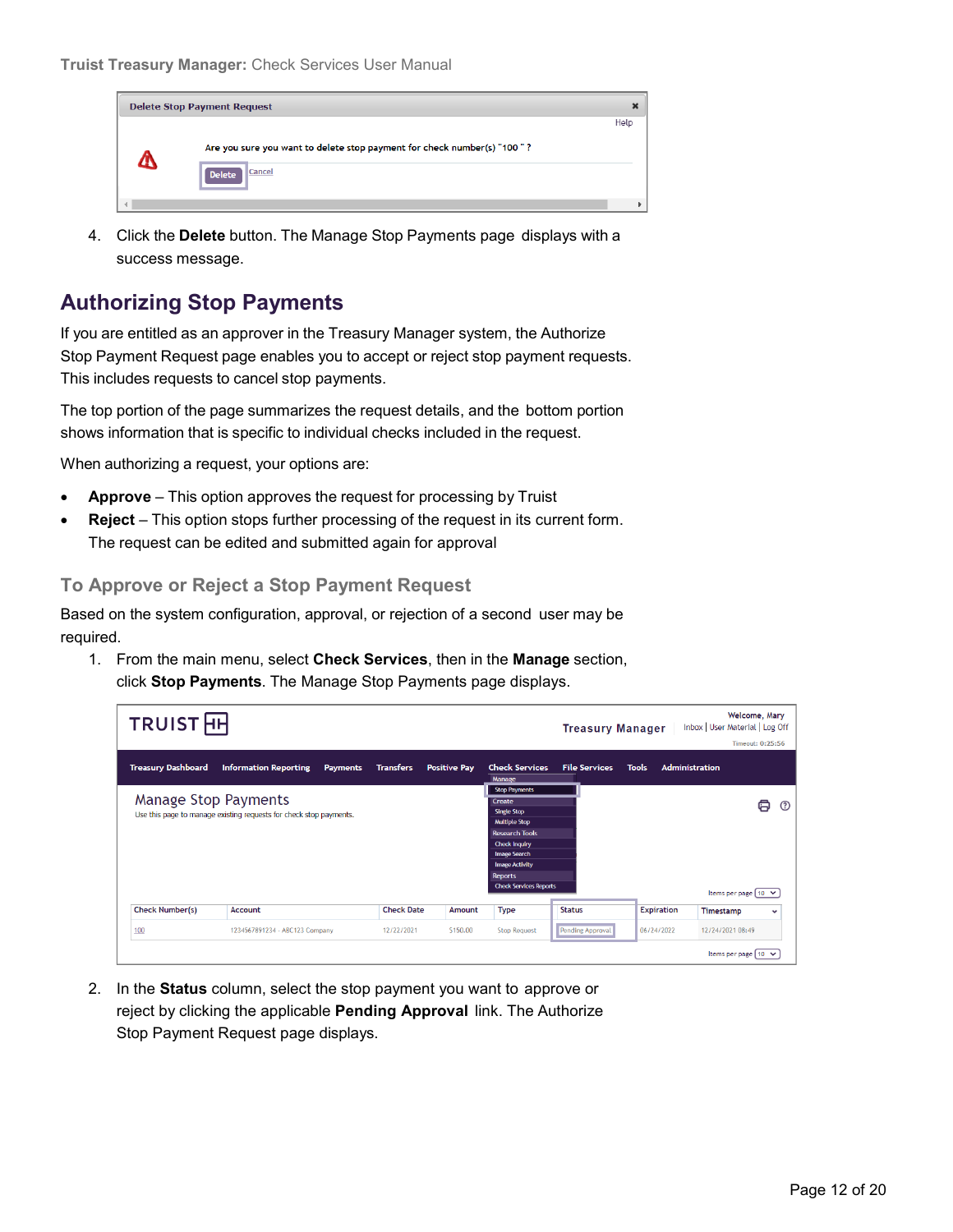**Truist Treasury Manager:** Check Services User Manual

| Authorize Stop Payment Request<br>Use this page to accept or reject the selected stop payment request. |                                |  |
|--------------------------------------------------------------------------------------------------------|--------------------------------|--|
| <b>Checking Account</b>                                                                                | 1234567891234 - ABC123 Company |  |
| Type                                                                                                   | <b>Stop Request</b>            |  |
| Payee                                                                                                  | <b>Cable Company</b>           |  |
| Reason For Stop Payment                                                                                | <b>Lost in Mail</b>            |  |
| Memo                                                                                                   |                                |  |
| <b>Check Numbers</b>                                                                                   | 100                            |  |
|                                                                                                        | Cancel<br>Reject<br>Accept     |  |

3. Review the stop payment request information, then based on your decision, click the **Approve** or **Reject** button. The Manage Stop Payments page displays with a success message.

## <span id="page-12-0"></span>**Stop Payment Expiration**

The expiration date of a stop payment request is determined by adding the preconfigured expiration term (a certain number of months) to the date on which the stop payment was requested. The length of the term for each account is determined by your CSA.

Note that adjustments are made for months that have fewer than 31 days. If you request a stop payment on the 29th, 30th, or 31st of the month and the month where the expiration date would fall does not have that many days, then the expiration date is set to the last valid day of the month. For example, a stop payment is requested on 3/31/2022. If the expiration term is six months, the expiration date is 9/30/2022 because there is not a 31st day of September. You do not need to allow for holidays and non-business days, as these are accounted for automatically.

## <span id="page-12-1"></span>**Check Inquiry**

The Check Inquiry feature enables you to inquire about the status of checks using the account where the check originated and the check number. When the results are displayed, you may be able to perform other actions, depending on the type and status of the check. Actions include viewing an image of the check, stopping a payment, and canceling a previously requested stop payment request. Transaction data will build up to 18 months of searchable history.

### <span id="page-12-2"></span>**To Initiate a Check Inquiry**

1. From the main menu, select **Check Services**, then in the **Research Tools** section, click **Check Inquiry**. The Check Inquiry page displays.

If a stop payment is submitted without an amount when performing a check inquiry, the value in the Amount field will display, "UDS .00."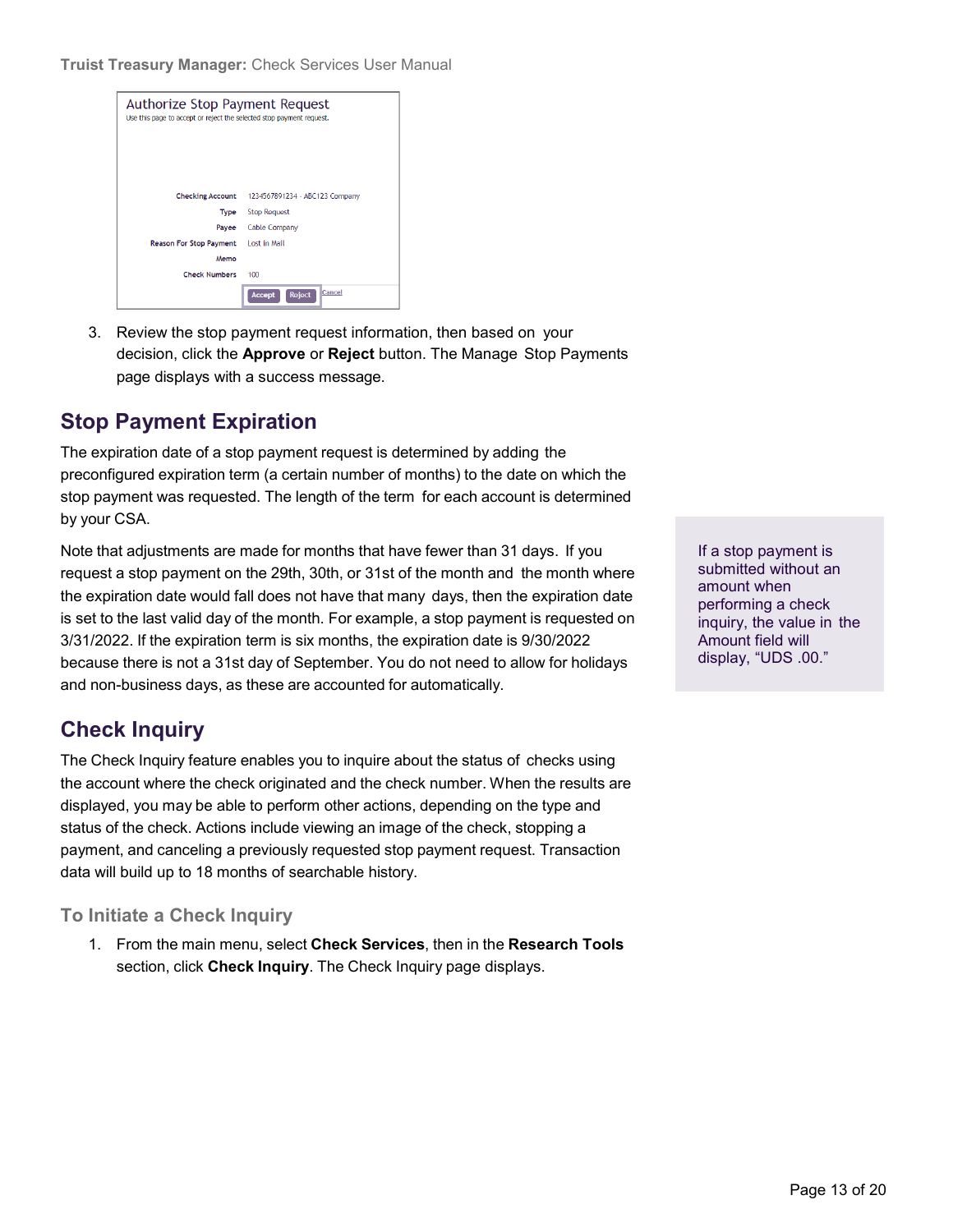| TRUIST <sub>H</sub>                                                                                                     | Welcome, John<br>Inbox   User Material   Log Off<br><b>Treasury Manager</b><br>Timeout: 0:29:35                                          |
|-------------------------------------------------------------------------------------------------------------------------|------------------------------------------------------------------------------------------------------------------------------------------|
| <b>Treasury Dashboard</b><br><b>Information Reporting</b><br><b>Positive Pay</b><br><b>Payments</b><br><b>Transfers</b> | <b>Administration</b><br><b>Check Services</b><br><b>File Services</b><br><b>Tools</b><br>Manage                                         |
| Check Inquiry<br>Use this page to search for checks based on their check number and amount.                             | <b>Stop Payments</b><br>$\odot$<br>Create<br><b>Single Stop</b><br><b>Multiple Stop</b><br><b>Doconrob Tools</b><br><b>Check Inquiry</b> |
| * Required<br>Select an Account<br>Account <sup>*</sup><br>v<br><b>Check Number</b> *<br><b>Submit Request</b>          | <b>Image Search</b><br><b>Image Activity</b><br><b>Reports</b><br><b>Check Services Reports</b>                                          |

- 2. From the **Account** drop-down menu, select the account from which the check (or checks) originated.
- 3. Enter the check number.
- 4. Click the **Submit Request** button. On the Check Inquiry Results page, review the results of the inquiry. To perform another search, click the **New Inquiry** button.

### <span id="page-13-0"></span>**Image Viewing**

The Image Viewing feature enables you to view credit, debit, and deposit items by performing an image search. The columns included in the list differ slightly depending on the type of item (credit, debit, or deposit). The Images column provides a View Image link for the corresponding item.

The View Image link displays the selected image in a separate viewer window. If you searched for a credit image, the results page includes an additional Item List link. You can use this option to view the individual deposit items that comprise the credit. When a credit is a deposit (as opposed to a memo or other type of credit), the amount represents the sum of all deposit items included in the deposit. Images in Treasury Manager are available for up to seven years.

#### <span id="page-13-1"></span>**To Search for an Image**

1. From the main menu, select **Check Services**, then in the **Research Tools** section, click **Image Search**. The Image Search page displays.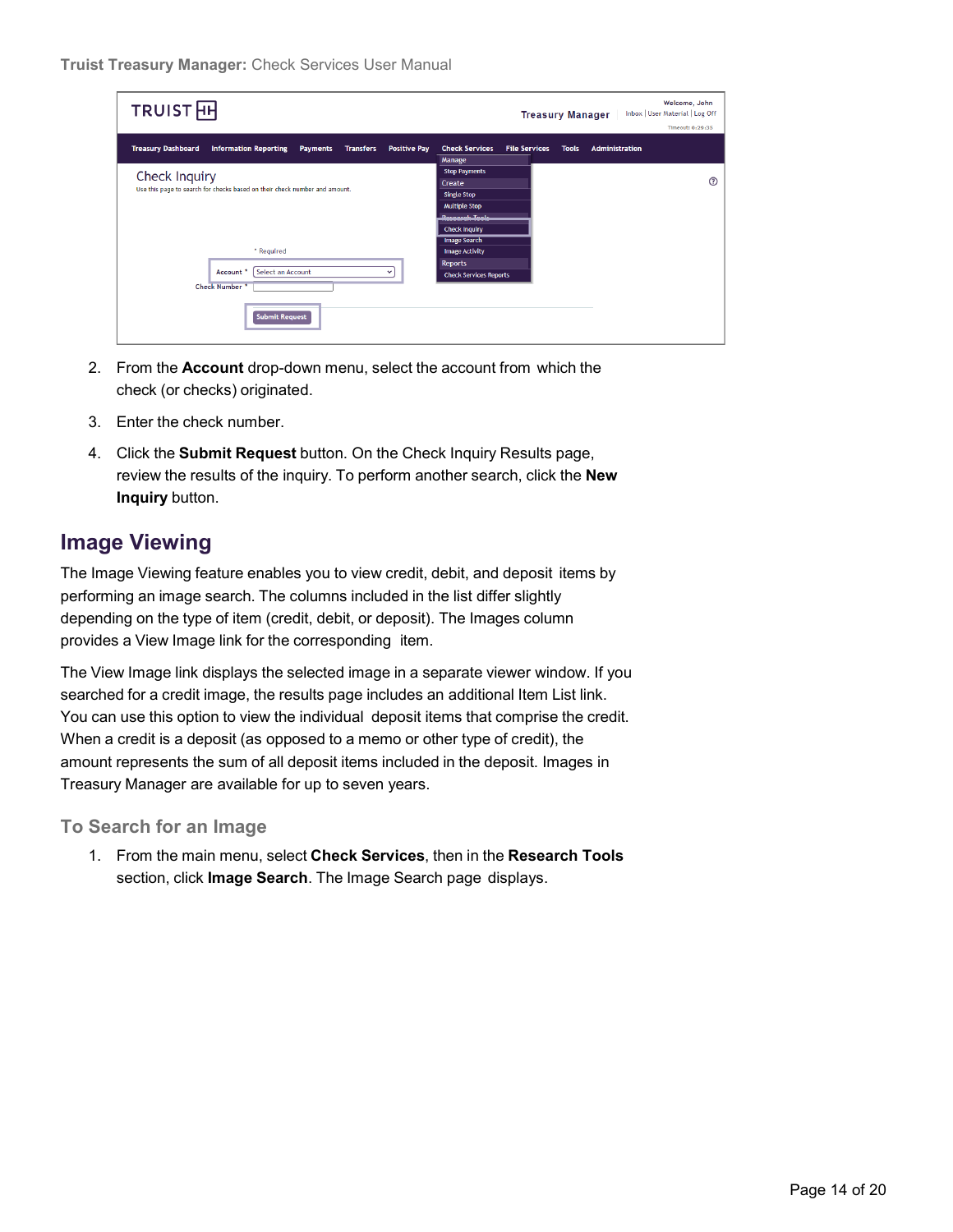| <b>TRUIST</b> <sub>H</sub>                                                   |                                         |                                                         | Welcome, John<br>Inbox   User Material   Log Off<br><b>Treasury Manager</b> |
|------------------------------------------------------------------------------|-----------------------------------------|---------------------------------------------------------|-----------------------------------------------------------------------------|
|                                                                              |                                         |                                                         | Timeout: 0:29:58                                                            |
| <b>Treasury Dashboard</b><br><b>Information Reporting</b><br><b>Payments</b> | <b>Positive Pay</b><br><b>Transfers</b> | <b>Check Services</b><br><b>File Services</b><br>Manage | <b>Administration</b><br><b>Tools</b>                                       |
| Image Search                                                                 |                                         | <b>Stop Payments</b>                                    |                                                                             |
| Use this page to search for an image of a check.                             |                                         | Create                                                  | ⑦                                                                           |
|                                                                              |                                         | Single Stop                                             |                                                                             |
|                                                                              |                                         | Multiple Stop<br><b>Research Tools</b>                  |                                                                             |
|                                                                              |                                         | <b>Check Inquiry</b>                                    |                                                                             |
|                                                                              |                                         | Image Search                                            |                                                                             |
| * Required                                                                   |                                         | <b>Image Activity</b>                                   |                                                                             |
| Select an Account<br>Account *                                               | $\checkmark$                            | <b>Reports</b>                                          |                                                                             |
| <b>Item Type</b><br>Select an Item Type v                                    |                                         | <b>Check Services Reports</b>                           |                                                                             |
| <b>Single Date</b><br>Date                                                   |                                         |                                                         |                                                                             |
| MM/DD/YYYY 日                                                                 |                                         |                                                         |                                                                             |
| Date Range<br>∩                                                              |                                         |                                                         |                                                                             |
|                                                                              |                                         |                                                         |                                                                             |
| Optional<br>Serial Number                                                    |                                         |                                                         |                                                                             |
| □ Item Amount                                                                |                                         |                                                         |                                                                             |
| Deposit Amount                                                               |                                         |                                                         |                                                                             |
| Search                                                                       |                                         |                                                         |                                                                             |

- 2. Complete the search criteria information, as appropriate.
- 3. Click the **Search** button. The image you requested displays in a separate window.

#### **Sample Image of a Deposited Check**



### <span id="page-14-0"></span>**About Image Activity**

The Image Activity page provides quick access to all the images retrieved throughout an individual day. This feature is particularly helpful when images are stored on lowspeed media where the retrieval may take some time, such as may be the case with older items. When a request is submitted to retrieve such an image, Treasury Manager displays a message to indicate the additional time it will take to retrieve the item. You can continue working elsewhere in the system while Treasury Manager retrieves the image in the background. After the retrieval is complete, go to the Image Activity page to view the image.

#### <span id="page-14-1"></span>**To View Image Activity**

1. From the main menu, select **Check Services**, then in the **Research Tools** section, click **Image Activity**. The Image Activity Results page displays the results of all the image searches performed by you throughout the day. If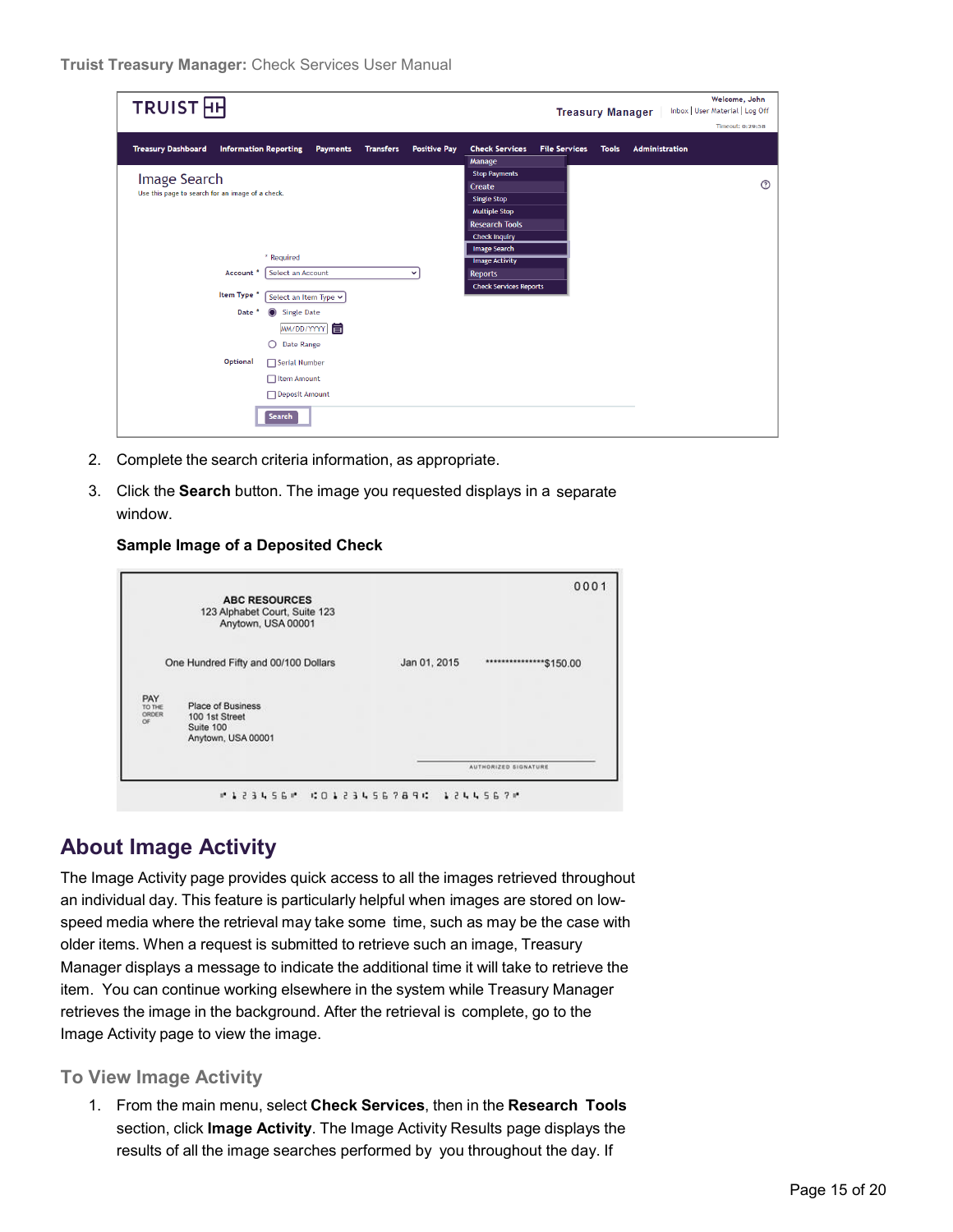you have performed no image searches on this particular day, the page displays a message "No items in list."

- 2. From the results list, perform the following steps:
	- Click **View Image** to display the credit or debit image in a separate viewer window
	- Click **Item List** (deposits only) to display the individual items in the deposit. From the **Deposited Item Search Results** page, you can click the **View Image** button to view an image of the deposited item, such as an individual check

### <span id="page-15-0"></span>**Check Services Reports**

The Check Services Transactions report is available under the Check Services menu. The report is customizable by a range of criteria including cancel stops, check inquiries, and stop payments. Customized reports can be saved for future use. Reports can be exported to a PDF or Excel format by single page, range of pages, or by the entire report. There are two basic types of reports:

- **Standard** These reports are provided by the Treasury Manager
- **Customized** These reports are based on standard reports, and saved with customized report criteria. You can create as many custom reports as you need

Private reports can only be viewed by the user who created the report. Shared reports can be viewed by all entitled users.

#### <span id="page-15-1"></span>**To View a Report**

1. From the main menu, select **Check Services**, then in the **Reports** section, click **Check Services Reports**. The Check Services Reports page displays.

|                                                                                                                                      |                                         | Welcome, John                                              |
|--------------------------------------------------------------------------------------------------------------------------------------|-----------------------------------------|------------------------------------------------------------|
| TRUIST <sub>H</sub>                                                                                                                  |                                         | Inbox   User Material   Log Off<br><b>Treasury Manager</b> |
|                                                                                                                                      |                                         | Timeout: 0:29:56                                           |
|                                                                                                                                      |                                         |                                                            |
| Information Reporting Payments Transfers Positive Pay Check Services File Services Tools Administration<br><b>Treasury Dashboard</b> | Manage                                  |                                                            |
|                                                                                                                                      | <b>Stop Payments</b>                    |                                                            |
| <b>Check Services Reports</b>                                                                                                        | Create                                  | ℗                                                          |
| Use this page to view, print, and customize reports related to Check Services.                                                       | <b>Single Stop</b>                      |                                                            |
|                                                                                                                                      | <b>Multiple Stop</b>                    |                                                            |
|                                                                                                                                      | <b>Research Tools</b>                   |                                                            |
|                                                                                                                                      | <b>Check Inquiry</b>                    |                                                            |
|                                                                                                                                      | <b>Image Search</b>                     |                                                            |
| <b>Standard</b><br>Custom                                                                                                            | <b>Image Activity</b>                   |                                                            |
|                                                                                                                                      | <b>Reports</b>                          |                                                            |
| <b>Standard Report Name</b>                                                                                                          | <b>Check Services Reports</b><br>Action |                                                            |
| Check Services Transactions                                                                                                          |                                         |                                                            |
|                                                                                                                                      | Customize Report                        |                                                            |
|                                                                                                                                      |                                         |                                                            |
|                                                                                                                                      |                                         |                                                            |
|                                                                                                                                      |                                         |                                                            |
|                                                                                                                                      |                                         |                                                            |

2. From the **Standard** or **Custom** tab, in the applicable **Report Name** column, click the link for the report you want to view. The requested report displays in a separate report viewer window.

#### <span id="page-15-2"></span>**To Customize a Report**

1. From the main menu, select **Check Services**, then in the **Reports** section, click **Check Services Reports**. The Check Services Reports page displays.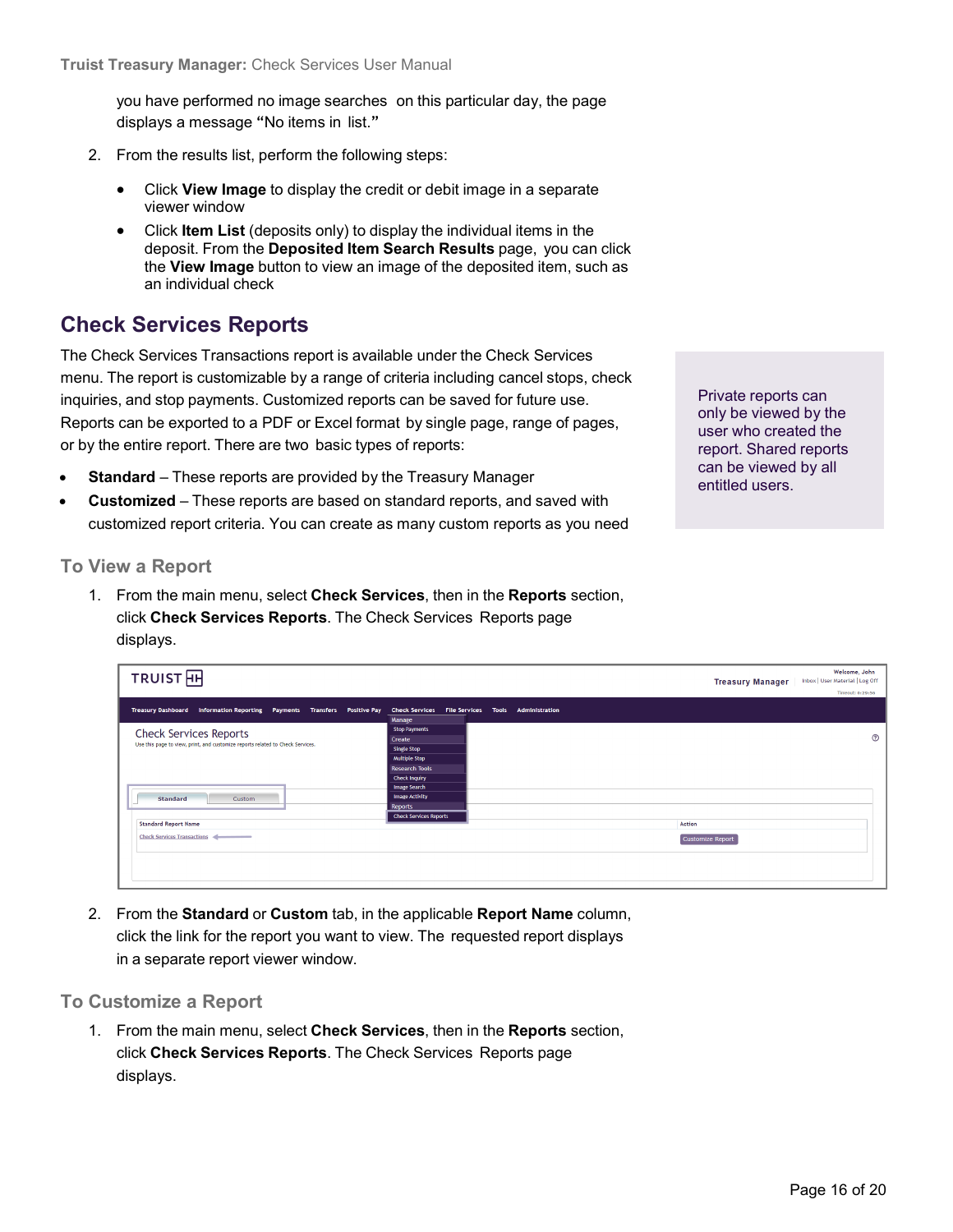

- 2. In the **Action** column, click the corresponding **Customize Report** button for the report you want to customize. The Customize Standard Report page displays.
- 3. Complete the report criteria, as needed to generate the desired results in the custom report:

| <b>Field/Option</b>       | <b>Description</b>                                                                                                                                                                                                                                                                                                                                                                                                                                         |  |  |  |  |  |
|---------------------------|------------------------------------------------------------------------------------------------------------------------------------------------------------------------------------------------------------------------------------------------------------------------------------------------------------------------------------------------------------------------------------------------------------------------------------------------------------|--|--|--|--|--|
| <b>Custom Report Name</b> | The name of the customized report                                                                                                                                                                                                                                                                                                                                                                                                                          |  |  |  |  |  |
| <b>Bank Report Name</b>   | The name of the standard report on which the customized<br>$\bullet$<br>report is to be based<br>This field is read-only<br>$\bullet$                                                                                                                                                                                                                                                                                                                      |  |  |  |  |  |
| <b>Usage</b>              | The availability of the report:<br>Private - Available only to the user who created the report<br>Shared - Available to all company users who have the<br>$\bullet$<br>required entitlements                                                                                                                                                                                                                                                               |  |  |  |  |  |
| <b>Accounts</b>           | Select multiple accounts by selecting the corresponding<br>$\bullet$<br>checkbox for desired accounts<br>Specific company accounts to include in the report<br>$\bullet$<br>The list includes only the accounts to which the user has<br>$\bullet$<br>access through Account Services entitlements                                                                                                                                                         |  |  |  |  |  |
| <b>Transaction Type</b>   | Limits the transactions included in the report to a specific<br>transaction type:<br><b>Stop Payment</b> – The report covers only stop payment<br>$\bullet$<br>information<br><b>Cancel Stop</b> - The report covers only canceled stop<br>$\bullet$<br>payment information<br>Check Inquiry - The report covers only the inquiries that<br>$\bullet$<br>have been made about certain checks<br>All - The report covers all transaction types<br>$\bullet$ |  |  |  |  |  |
| Date Range                | You can define the date range in two ways:<br>Relative Date - Defines the From and To dates according<br>$\bullet$<br>to how the dates fall relative to a specific measurement,<br>such as the current month<br>Absolute Date - Specifies calendar dates as From and To<br>$\bullet$<br>dates                                                                                                                                                              |  |  |  |  |  |
| <b>Amount Range</b>       | Limits the report to transactions within a dollar amount                                                                                                                                                                                                                                                                                                                                                                                                   |  |  |  |  |  |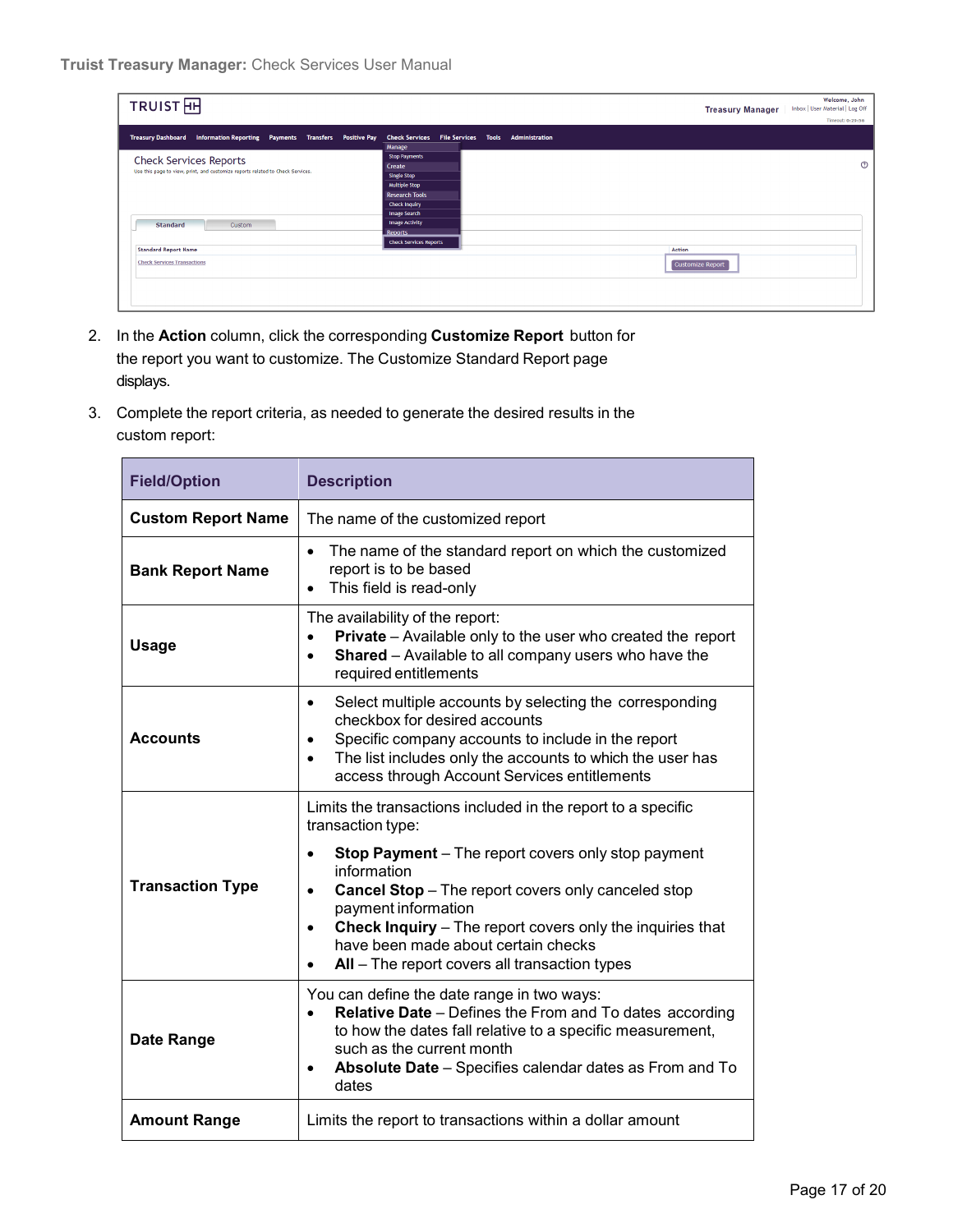| <b>Field/Option</b>        | <b>Description</b>                                                                                                                                                                                                                                               |
|----------------------------|------------------------------------------------------------------------------------------------------------------------------------------------------------------------------------------------------------------------------------------------------------------|
| <b>Serial Number Range</b> | The numeric range of check serial numbers to include in<br>the report<br>To search for a single number, enter a numeric value in the<br>$\bullet$<br>From field only, and leave the To field blank<br>The value in the From field must be less than the To field |

**Note:** After saving and viewing a new custom report, you can also modify the criteria if the results are not exactly what you wanted.

- 4. Click the **Continue** button. The Preview Customized Report page displays.
- 5. Review your selections, then click either the **Save** or the **Save and View Report** button:
	- **Save** To add the customized report to the report roster, click the **Save** button. The Check Service Reports page displays
	- **Save and View Report** To add the customized report to the report listing and view the report, click the **Save and View Report** button. The report is saved for later use and displays in a report viewer window

| <b>TOC</b>                  | <b>First</b>                         | <b>Prev</b>              | <b>Next</b>                              | Last                                                           | Goto                                                 | Page 1 |                   | of <sub>1</sub> | 100% ∨                                                          | <b>Search</b> | <b>Download</b>        | <b>Print</b>                      |                |                        |  |
|-----------------------------|--------------------------------------|--------------------------|------------------------------------------|----------------------------------------------------------------|------------------------------------------------------|--------|-------------------|-----------------|-----------------------------------------------------------------|---------------|------------------------|-----------------------------------|----------------|------------------------|--|
|                             |                                      |                          |                                          |                                                                |                                                      |        |                   |                 |                                                                 |               |                        | Report Run Date: 03/21/2016 16:58 |                |                        |  |
|                             |                                      |                          |                                          |                                                                |                                                      |        |                   |                 | Check Services Transactions Report: Status Report - ABC Company |               |                        |                                   |                |                        |  |
|                             | <b>Account</b>                       |                          |                                          | <b>Check Number</b>                                            | <b>Type</b>                                          |        | <b>Check Date</b> |                 | <b>Amount</b>                                                   | <b>Status</b> | <b>Expiration Date</b> | <b>User Id</b>                    |                | <b>Entry Date/Time</b> |  |
|                             | 2345678910<br><b>DDA</b>             |                          | 1                                        |                                                                | Stop                                                 |        |                   |                 |                                                                 | Sent          | 08/22/2016             |                                   | KSMITH@ABC.COM | 02/22/2016 14:57       |  |
|                             | 1234567890                           | <b>Operating Account</b> | 3256                                     |                                                                | <b>Stop</b>                                          |        | 02/22/2016        |                 |                                                                 | Sent          | 08/22/2016             |                                   | KSMITH@ABC.COM | 02/22/2016 15:53       |  |
|                             | 1234567890                           | <b>Operating Account</b> | 2001-2101                                |                                                                | <b>Stop</b>                                          |        |                   |                 |                                                                 | Sent          | 08/02/2016             |                                   | KSMITH@ABC.COM | 02/02/2016 14:38       |  |
|                             | 1234567890                           | <b>Operating Account</b> | 3256                                     |                                                                | Stop                                                 |        |                   |                 |                                                                 | Sent          | 08/02/2016             |                                   | KSMITH@ABC.COM | 02/02/2016 14:38       |  |
|                             | 0123456789<br><b>Payroll Account</b> |                          | 521                                      |                                                                | <b>Stop</b>                                          |        |                   |                 |                                                                 | Sent          | 08/24/2016             |                                   | KSMITH@ABC.COM | 02/24/2016 16:35       |  |
|                             |                                      |                          |                                          |                                                                |                                                      |        |                   |                 |                                                                 |               |                        |                                   |                |                        |  |
|                             |                                      |                          |                                          |                                                                |                                                      |        |                   |                 | <b>End Of Report</b>                                            |               |                        |                                   |                |                        |  |
|                             |                                      | <b>Report Criteria:</b>  |                                          |                                                                |                                                      |        |                   |                 |                                                                 |               |                        |                                   |                |                        |  |
|                             |                                      |                          | Accounts: Operating Account - 1234567890 |                                                                |                                                      |        |                   |                 |                                                                 |               |                        |                                   |                |                        |  |
|                             |                                      | DDA - 2345678910         |                                          |                                                                |                                                      |        |                   |                 |                                                                 |               |                        |                                   |                |                        |  |
|                             | XYZ Vendor Service - 3456789101      |                          |                                          |                                                                |                                                      |        |                   |                 |                                                                 |               |                        |                                   |                |                        |  |
| New Enterprise - 4567891011 |                                      |                          |                                          |                                                                |                                                      |        |                   |                 |                                                                 |               |                        |                                   |                |                        |  |
|                             | Dani Prior Day ARP - 5678910111      |                          |                                          |                                                                |                                                      |        |                   |                 |                                                                 |               |                        |                                   |                |                        |  |
|                             |                                      |                          |                                          | ARP Positive Pay - 6789101112<br>CPR Positive Pay - 7891011121 |                                                      |        |                   |                 |                                                                 |               |                        |                                   |                |                        |  |
|                             |                                      |                          |                                          |                                                                |                                                      |        |                   |                 |                                                                 |               |                        |                                   |                |                        |  |
|                             |                                      |                          | <b>Transaction Type: Stop Payment</b>    |                                                                | Date Range: > 01/31/2016 23:59 & <= 02/29/2016 23:59 |        |                   |                 |                                                                 |               |                        |                                   |                |                        |  |
|                             |                                      |                          |                                          |                                                                |                                                      |        |                   |                 |                                                                 |               |                        |                                   |                |                        |  |

<span id="page-17-0"></span>**To Edit a Custom Report**

1. From the main menu, select **Check Services**, then in the **Reports** section, click **Check Services Reports**. The Check Services Reports page displays.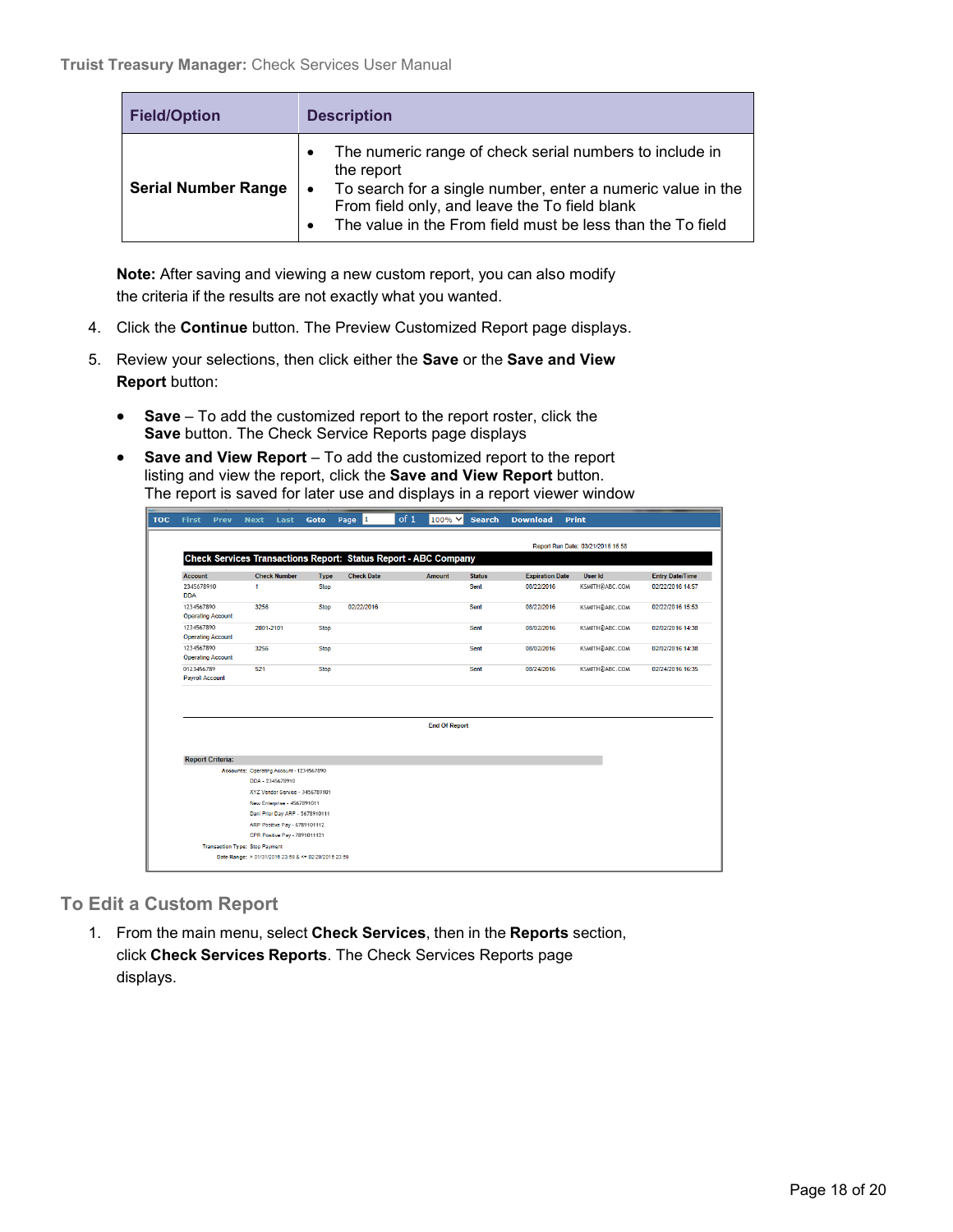| <b>Check Services Reports</b><br>Use this page to view, print, and customize reports related to Check Services. |                           |              |                               |                                           |
|-----------------------------------------------------------------------------------------------------------------|---------------------------|--------------|-------------------------------|-------------------------------------------|
| Standard                                                                                                        | <b>Custom</b>             |              |                               |                                           |
| Select All                                                                                                      | <b>Custom Report Name</b> | $\sim$ Type  | <b>Last Updated Date/Time</b> | Items per page $\boxed{10 - x}$<br>Action |
| $\Box$                                                                                                          | <b>Recon Report</b>       | Stop Payment | 12/15/2021 17:15              | Edit                                      |
| Delete                                                                                                          |                           |              |                               | Items per page $10 \times$                |

2. In the **Action** column, click the corresponding **Edit** button for the report you want to modify. The Edit: Custom Check Services Report page displays.

| <b>Customize Standard Report</b><br>Use this page to add report filters and save the customized report for future use. |                       |                                                                                                     |                                                   |                                            |                                                                                     |                                               | $^{\circ}$ |
|------------------------------------------------------------------------------------------------------------------------|-----------------------|-----------------------------------------------------------------------------------------------------|---------------------------------------------------|--------------------------------------------|-------------------------------------------------------------------------------------|-----------------------------------------------|------------|
|                                                                                                                        | * Required            |                                                                                                     |                                                   |                                            |                                                                                     |                                               |            |
| Custom Report Name *                                                                                                   |                       |                                                                                                     |                                                   |                                            |                                                                                     |                                               |            |
| <b>Bank Report Name</b>                                                                                                |                       | <b>Check Services Transactions</b>                                                                  |                                                   |                                            |                                                                                     |                                               |            |
| Usage <sup>*</sup><br>Accounts <sup>*</sup>                                                                            | o                     | Private $\bigcirc$ Shared<br><b>Select All Accounts</b>                                             |                                                   |                                            |                                                                                     |                                               |            |
| <b>Transaction Type *</b>                                                                                              | с<br>о<br>□<br>$\Box$ | <b>Acct Number</b><br>1234567891234<br>12354678<br>2234567891234<br>3334567891234<br>Stop Payment V | Acct Nickname<br>ABC123 Company<br>ABC123 General | abc123 Company 2<br>ABC123 Company Payroll | $CD$ Bank ID<br>$\circ$ $\circ$<br>061000104<br>061000104<br>061000104<br>061000104 | <b>Selected Accounts</b><br>(Click to Remove) |            |
| <b>Date Range</b>                                                                                                      |                       | <b>Relative Date</b><br>From *<br><b>Select Relative Date</b>                                       | $\checkmark$                                      | To *<br><b>Select Relative Date</b>        | $\checkmark$                                                                        |                                               |            |
|                                                                                                                        | ∩                     | <b>Absolute Date</b><br>From *<br>MM/DD/YYYY                                                        | 自                                                 | To *<br>MM/DD/YYYY                         | 旨                                                                                   |                                               |            |
| <b>Amount Range</b>                                                                                                    | From                  |                                                                                                     | To                                                |                                            |                                                                                     |                                               |            |
| <b>Serial Number Range</b>                                                                                             | From<br>Continue      | <b>Cancel</b>                                                                                       | To                                                |                                            |                                                                                     |                                               |            |

- 3. Modify the report criteria as needed to generate the desired report.
- 4. Click the **Continue** button.
- 5. On the Preview: Customized Report page, click either the **Save**, the **Save and View Report,** or the **Edit Report** button:
	- **Save** To add the customized report to the report roster, click the **Save** button. The **Check Service Reports** page displays
	- **Save and View Report** To add the customized report to the report roster and view the report, click the **Save and View Report**. The report is saved for later use and displays in your report viewer
	- **Edit Report** To further modify the customized report, click the **Edit Report** button

<span id="page-18-0"></span>**To Delete a Custom Report**

1. From the main menu, select **Check Services**, then in the **Reports** section, click **Check Services Reports**. The Check Services Reports page displays.